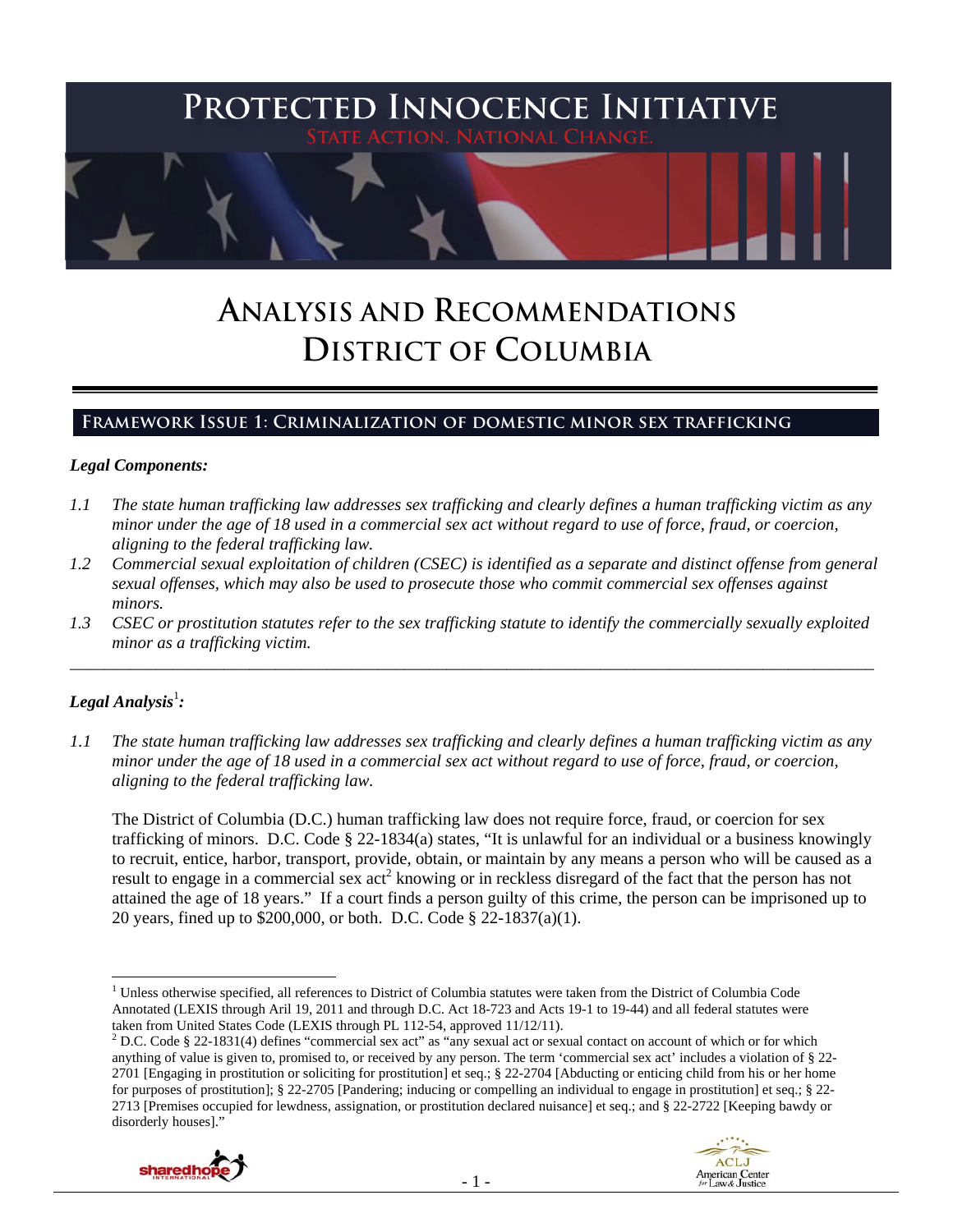*1.2 Commercial sexual exploitation of children (CSEC) is identified as a separate and distinct offense from general sexual offenses, which may also be used to prosecute those who commit commercial sex offenses against minors.*

The following laws criminalize CSEC in D.C.:

- 1. D.C. Code § 22-2704(a) (Abducting or enticing child from his or her home for purposes of prostitution; harboring such child) makes it a crime "for any person, for purposes of prostitution, to: (1) Persuade, entice, or forcibly abduct a child under 18 years of age from his or her home or usual abode, or from the custody and control of the child's parents or guardian; or (2) Secrete or harbor any child so persuaded, enticed, or abducted from his or her home or usual abode, or from the custody and control of the child's parents or guardian." This is a felony<sup>3</sup> punishable by imprisonment up to 20 years, a fine not to exceed \$20,000, or both. D.C. Code § 22-2704(b).
- 2. D.C. Code § 22-2705(a) (Pandering; inducing or compelling an individual to engage in prostitution) makes it illegal to do the following:

(1) Place or cause, induce, entice, procure, or compel the placing of any individual in the charge or custody of any other person, or in a house of prostitution, with intent that such individual shall engage in prostitution;

(2) Cause, compel, induce, entice, or procure or attempt to cause, compel, induce, entice, or procure any individual:

- (A) To reside with any other person for the purpose of prostitution;
- (B) To reside or continue to reside in a house of prostitution; or
- (C) To engage in prostitution; or

(3) Take or detain an individual against the individual's will, with intent to compel such individual by force, threats, menace, or duress to marry the abductor or to marry any other person.

When the victim of this crime is under 18, the offender is guilty of a felony punishable by imprisonment up to 20 years, a fine not to exceed \$20,000, or both. D.C. Code § 22-2705(c)(2).

3. D.C. Code § 22-2707(a) (Procuring; receiving money or other valuable thing for arranging assignation) makes it illegal for a person "to receive any money or other valuable thing for or on account of arranging for or causing any individual to engage in prostitution or a sexual act or contact." If the victim is under 18, this felony is punishable by imprisonment up to 20 years, a fine not to exceed \$20,000, or both. D.C. Code  $§$  22-2707(b)(2).

Although the following statutes are not specifically for commercial sexual exploitation cases, the following offenses may also be used to prosecute CSEC cases:

1. D.C. Code § 22-811(a)(5) (Contributing to the delinquency of a minor) makes it illegal for "an adult, being 4 or more years older than a minor, to invite, solicit, recruit, assist, support, cause, encourage, enable, induce, advise, incite, facilitate, permit, or allow the minor to: . . . (5) Violate any criminal law of the District of Columbia for which the penalty constitutes a misdemeanor, except for acts of civil disobedience," which would include D.C. Code § 22-2701 (Engaging in prostitution or soliciting for prostitution).<sup>4</sup>

<sup>&</sup>lt;sup>4</sup> D.C. Code § 22-811(a)(7) could also apply in the event that the solicited minor has been convicted of more than two prostitution offenses, as a third prostitution conviction appears to be punished as a felony.





  $3$  The District of Columbia only classifies Class A felonies and distinguishes felonies from misdemeanors; therefore, there are no felony crime classifications for most crimes.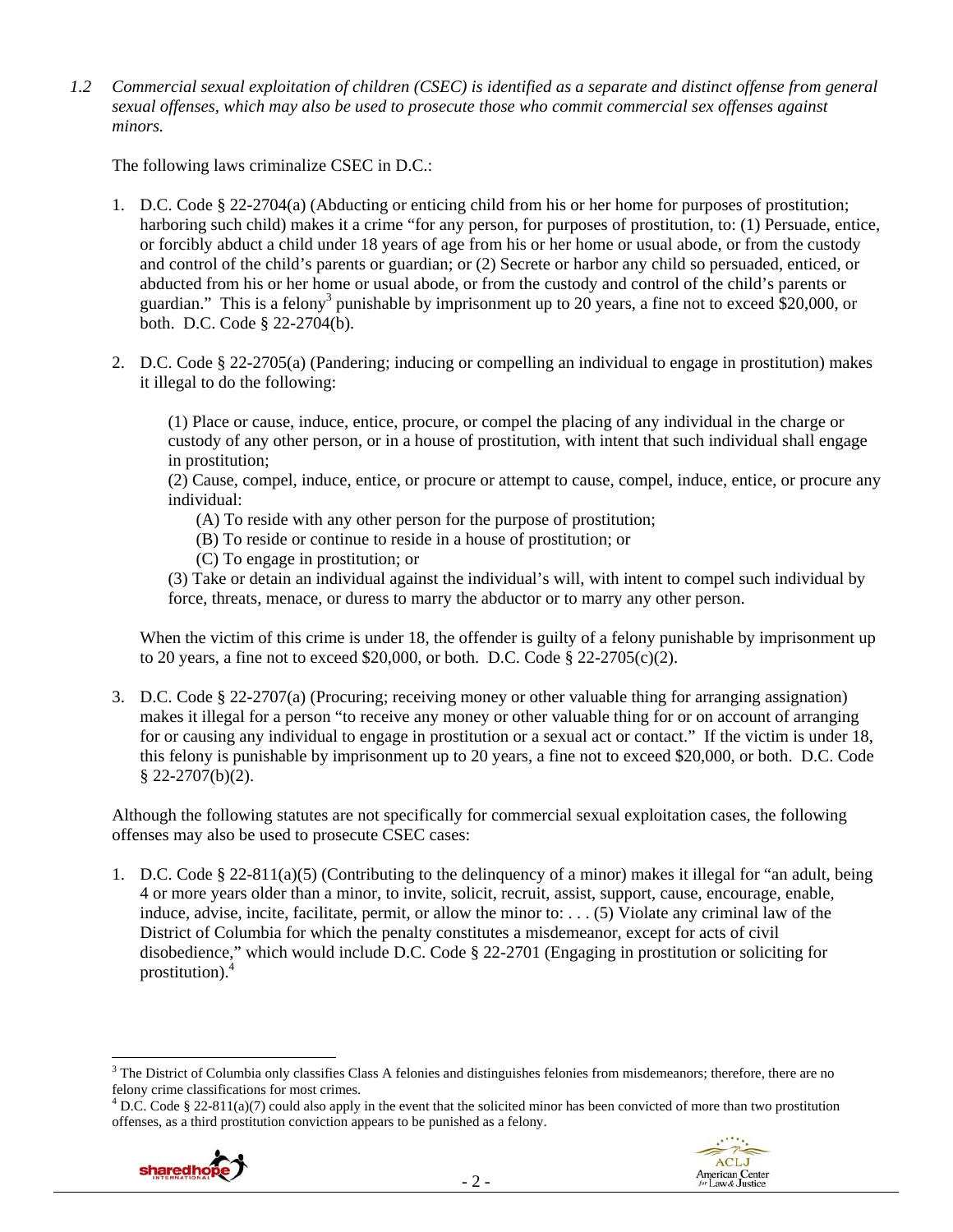- 2. D.C. Code § 22-3008 (First degree child sexual abuse) makes it a crime when a person "being at least 4 years older than a child, engages in a sexual act<sup>5</sup> with that child or causes that child to engage in a sexual act." For purposes of the chapter on "sexual abuse," "child" is defined as "a person who has not yet attained the age of 16 years" for those offenses classified as sex offenses and general sexual abuse. D.C. Code  $\S 22-3001(3)$ . This is a Class A felony punishable by up to life imprisonment and a possible fine up to \$250,000. D.C. Code § 22-3008. "However, the court may impose a prison sentence in excess of 30 years only in accordance with § 22-3020 [Aggravating circumstances] or § 24-403.01(b-2) [Aggravating circumstances, one or more of which must exist for a sentence to exceed 30 years]." D.C. Code § 22-3008.
- 3. D.C. Code § 22-3009 (Second degree child sexual abuse) establishes a crime when a person "being at least  $4$  years older than a child, engages in sexual contact<sup>6</sup> with that child or causes that child to engage in sexual contact." A convicted offender may be sentenced to imprisonment up to 10 years and a possible fine not to exceed \$100,000. D.C. Code § 22-3009.
- 4. D.C. Code § 22-3009.01 (First degree sexual abuse of a minor) establishes a crime when a person "being 18 years of age or older, is in a significant relationship<sup>7</sup> with a minor,<sup>8</sup> and engages in a sexual act with that minor or causes that minor to engage in a sexual act." If guilty, the individual may be imprisoned up to 15 years, fined up to \$150,000, or both. D.C. Code § 22-3009.01.
- 5. D.C. Code § 22-3009.02 (Second degree sexual abuse of a minor) occurs when a person "being 18 years of age or older, is in a significant relationship with a minor and engages in a sexual contact with that minor or causes that minor to engage in a sexual contact." If guilty, the individual may be sentenced to imprisonment up to 7.5 years, a fine not to exceed \$75,000, or both. D.C. Code § 22-3009.02.
- 6. D.C. Code § 22-3010 (Enticing a child or minor) states in part,

(a) Whoever, being at least 4 years older than a child or being in a significant relationship with a minor,

(1) takes that child or minor to any place for the purpose of committing any offense set forth in §§ 22-3002 to 22-3006 [Sexual abuse in the first through fourth degrees and Misdemeanor sexual abuse] and 22-3008 to 22-3009.02 [First degree child sexual abuse, Second degree child sexual abuse, First degree sexual abuse of a minor, Second degree sexual abuse of a minor], or (2) seduces, entices, allures, convinces, or persuades or attempts to seduce, entice, allure, convince, or persuade a child or minor to engage in a sexual act or contact shall be imprisoned for not more than 5 years or may be fined in an amount not to exceed \$ 50,000, or both.

(b) Whoever, being at least 4 years older than the purported age of a person who represents himself or herself to be a child, attempts

(1) to seduce, entice, allure, convince, or persuade any person who represents himself or herself to be a child to engage in a sexual act or contact, or

(2) to entice, allure, convince, or persuade any person who represents himself or herself to be a child to go to any place for the purpose of engaging in a sexual act or contact shall be imprisoned for not more than 5 years or may be fined in an amount not to exceed \$ 50,000, or both.

<sup>&</sup>quot;Significant relationship" is defined as including "[a] legal or de facto guardian or any person, more than 4 years older than the victim, who resides intermittently or permanently in the same dwelling as the victim." D.C. Code § 22-3001(10)(B). <sup>8</sup> "Minor" is defined as "a person who has not yet attained the age of 18 years." D.C. Code § 22-3001(5A).



 <sup>5.4</sup>Sexual act" is defined as "(A) The penetration, however slight, of the anus or vulva of another by a penis; (B) Contact between the mouth and the penis, the mouth and the vulva, or the mouth and the anus; or (C) The penetration, however slight, of the anus or vulva by a hand or finger or by any object, with an intent to abuse, humiliate, harass, degrade, or arouse or gratify the sexual desire of any person. (D) The emission of semen is not required for the purposes of subparagraphs (A)-(C) of this paragraph." D.C. Code § 22-3001(8).

<sup>&</sup>lt;sup>6</sup> "Sexual contact" is defined as "the touching with any clothed or unclothed body part or any object, either directly or through the clothing, of the genitalia, anus, groin, breast, inner thigh, or buttocks of any person with an intent to abuse, humiliate, harass, degrade, or arouse or gratify the sexual desire of any person." D.C. Code § 22-3001(9).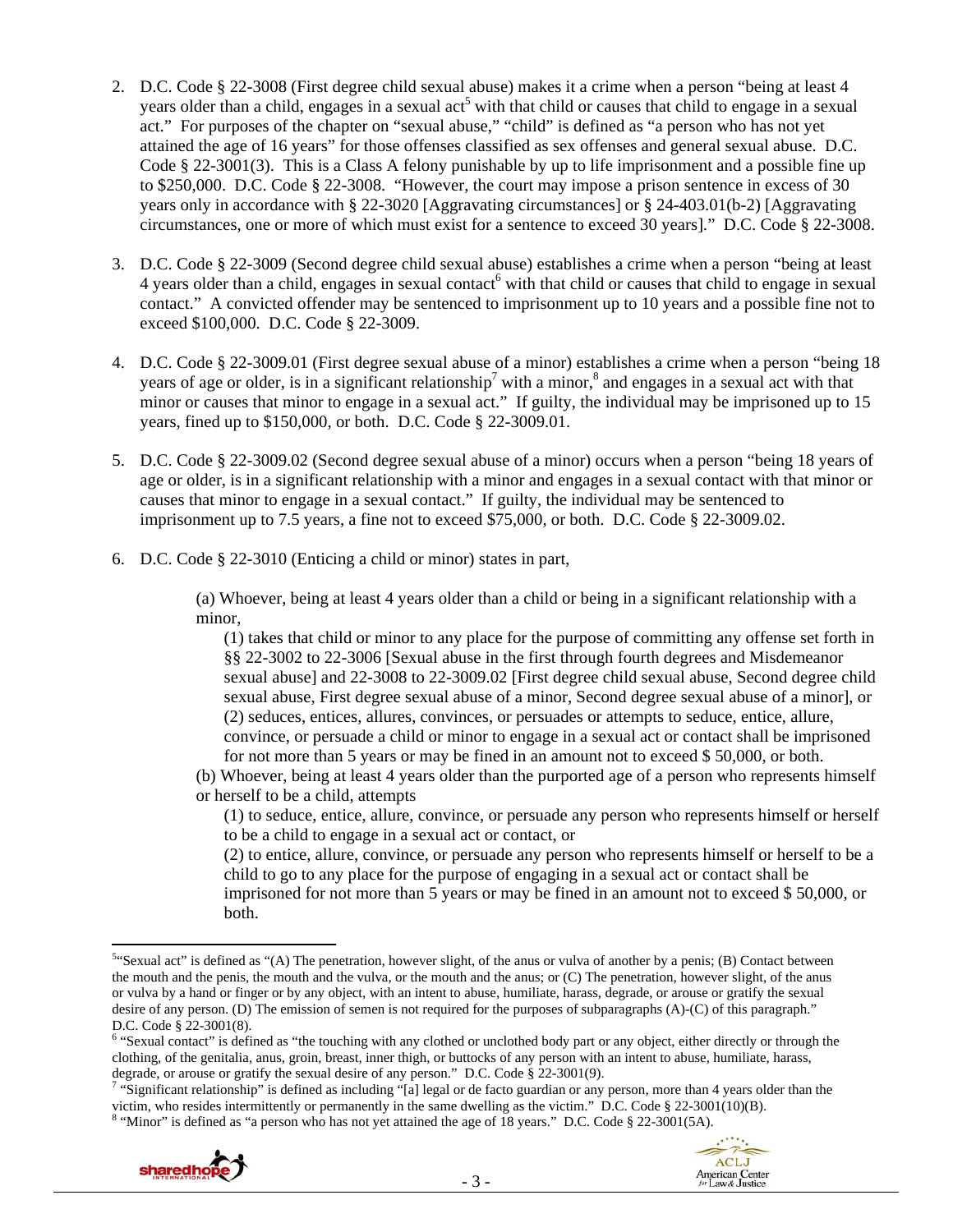- 7. Using the Internet to purchase commercial sex acts could potentially be charged under D.C. Code § 22- 3010.02 (Arranging for a sexual contact with a real or fictitious child).  $^9$  D.C. Code § 22-3010.02(a) states, "It is unlawful for a person to arrange to engage in a sexual act or sexual contact with an individual (whether real or fictitious) who is or who is represented to be a child at least 4 years younger than the person, or to arrange for another person to engage in a sexual act or sexual contact with an individual (whether real or fictitious) who is or who is represented to be a child of at least 4 years younger than the person. For the purposes of this section, arranging to engage in a sexual act or sexual contact with an individual who is fictitious shall be unlawful only if the arrangement is done by or with a law enforcement officer."
- *1.3 CSEC or prostitution statutes refer to the sex trafficking statute to identify the commercially sexually exploited minor as a trafficking victim.*

The CSEC statutes listed above in Section 1.2 do not refer to D.C. Code § 22-1834 (Sex trafficking of children), even though the term "commercial sex act" as defined in D.C. Code § 22-1831(4) and used in the sex trafficking of children law cites examples of commercial sex acts such as a "violation of § 22-2701 [Engaging in prostitution or soliciting for prostitution] et seq.; § 22-2704 [Abducting or enticing child from his or her home for purposes of prostitution]; § 22-2705 [Pandering; inducing or compelling an individual to engage in prostitution] et seq.; § 22-2713 [Premises occupied for lewdness, assignation, or prostitution declared nuisance] et seq.; and § 22-2722 [Keeping bawdy or disorderly houses]." D.C. Code § 22-1831(4).

1.3.1 Recommendation: Amend D.C. Code § 22-2704 (Abducting or enticing child from his or her home for purposes of prostitution; harboring such child), § 22-2705 (Pandering; inducing or compelling an individual to engage in prostitution), and § 22-2707 (Procuring; receiving money or other valuable thing for arranging assignation) to refer to D.C. Code § 22-1834 (Sex trafficking of children) to ensure CSEC victims are identified as sex trafficking victims.

 <sup>9</sup> According to the editor's note below this statute on Lexis, "Section 209b of D.C. Law 10-257, as added by D.C. Law 18- (Act 18-722), § 11(a), was codified as this section by LexisNexis. If the act section is codified by the Codification Counsel, it may be placed elsewhere in the D.C. Code."



. . . .

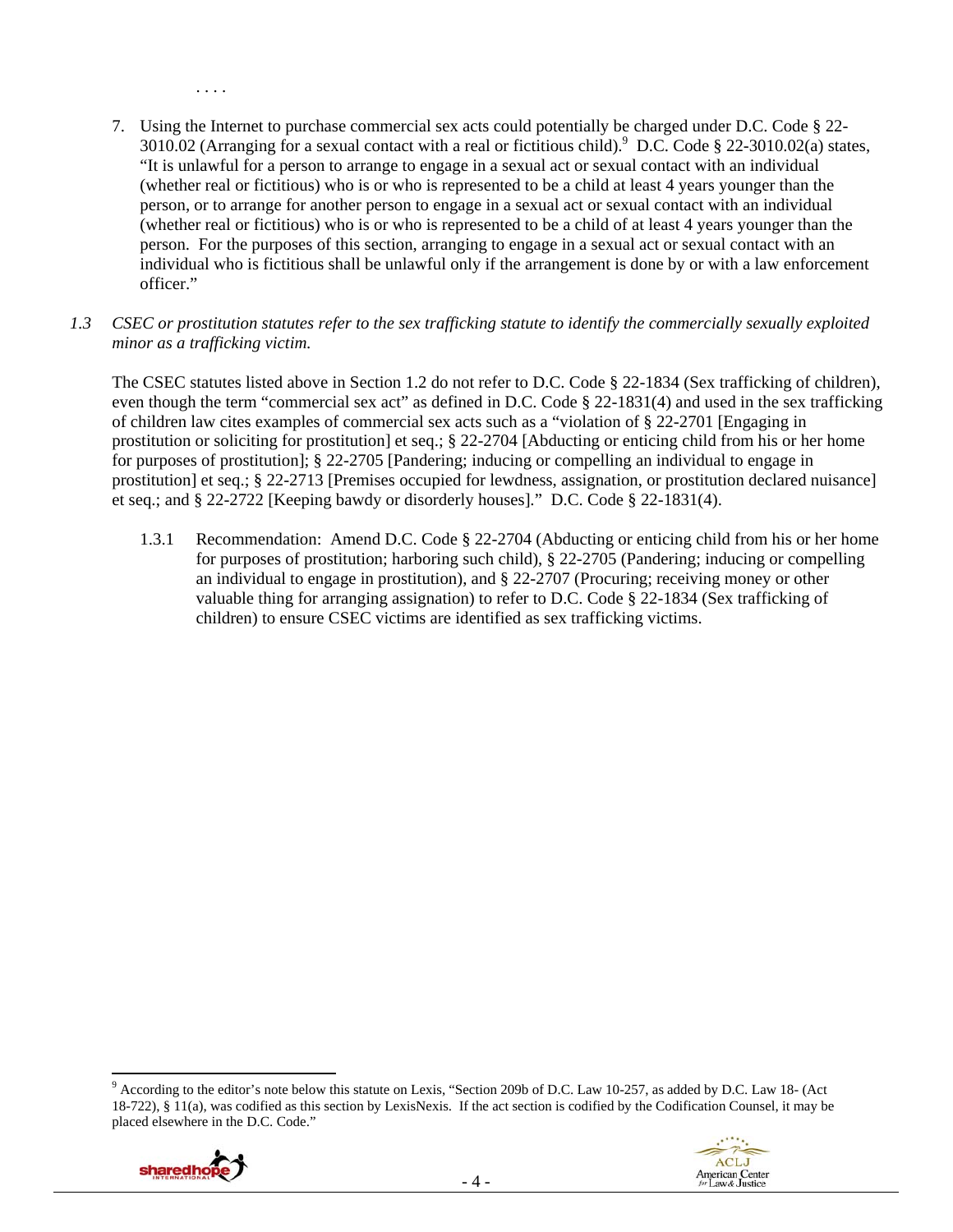#### Framework Issue 2: Criminal provisions Addressing demand

#### *Legal Components:*

- *2.1 The state sex trafficking law can be applied to buyers of commercial sex acts with a victim of domestic minor sex trafficking.*
- *2.2 Buyers of commercial sex acts with a minor can be prosecuted under CSEC laws.*
- *2.3 Solicitation of prostitution laws differentiate between buying sex acts with an adult and buying sex acts with a minor under 18.*
- *2.4 Penalties for buyers of commercial sex acts with minors are as high as federal penalties.*
- *2.5 Using the Internet to lure, entice, or purchase, or attempt to lure, entice, or purchase commercial sex acts with a minor is a separate crime or results in an enhanced penalty for buyers.*
- *2.6 No age mistake defense is permitted for a buyer of commercial sex acts with any minor under 18.*
- *2.7 Base penalties for buying sex acts with a minor are sufficiently high for all minors under 18 and not reduced for older minors.*
- *2.8 Financial penalties for buyers of commercial sex acts with minors are sufficiently high to make it difficult for buyers to hide the crime.*
- *2.9 Buying and possessing child pornography carries penalties as high as similar federal offenses.*
- *2.10 Convicted buyers of commercial sex acts with minors and child pornography are required to register as sex offenders.*

\_\_\_\_\_\_\_\_\_\_\_\_\_\_\_\_\_\_\_\_\_\_\_\_\_\_\_\_\_\_\_\_\_\_\_\_\_\_\_\_\_\_\_\_\_\_\_\_\_\_\_\_\_\_\_\_\_\_\_\_\_\_\_\_\_\_\_\_\_\_\_\_\_\_\_\_\_\_\_\_\_\_\_\_\_\_\_\_\_\_\_\_\_\_

## *Legal Analysis:*

*2.1 The state sex trafficking law can be applied to buyers of commercial sex acts with a victim of domestic minor sex trafficking.* 

It is possible that D.C. Code § 22-1834 (Sex trafficking of children) could apply to buyers of sex with domestic minor sex trafficking victims. D.C. Code § 22-1834(a) states that "[i]t is unlawful for an individual or a business knowingly to recruit, entice, harbor, transport, provide, obtain, or maintain by any means a person who will be caused as a result to engage in a commercial sex act knowing or in reckless disregard of the fact that the person has not attained the age of 18 years." Federal prosecutors, under the Trafficking Victims Protection Act  $(TVPA)$ ,<sup>10</sup> have applied the crime of human trafficking to attempted buyers of commercial sex with minors by charging that the buyers attempted to "obtain"<sup>11</sup> a person under 18 to engage in commercial sex.<sup>12</sup> It is unsettled whether the courts will uphold this interpretation of the TVPA. Therefore, due to the inclusion of "obtain" in D.C. Code § 22-1834, the same application of "obtain" to buyers as used in federal law could apply to D.C. law.

Possible further support for the applicability of D.C. Code § 22-1834 (Sex trafficking of children) to buyers of commercial sex acts with minors is found in the definitions contained in D.C. Code § 22-1841 (Data collection and dissemination), which mandates the collection of certain data related to human trafficking and "human trafficking-related crimes."13 This statute defines for the purposes of this section, "persons engaged in human

prostitution, keeping a bawdy or disorderly house, possessing a sexual performance by a minor, visa fraud, document fraud, and assisting in unlawful entry into the United States, as well as violations of §§ 22-1832 [Forced labor], 22-1833 [Trafficking in labor or commercial sex acts], 22-1834 [Sex trafficking of children], 22-1835 [Unlawful conduct with respect to documents in furtherance of human trafficking], and 22-1836 [Benefitting financially from human trafficking]."





 <sup>10</sup> Trafficking Victims Protection Act (TVPA) of 2000, Pub. L. No. 106-386, 114 Stat. 1464, 1466 (codified in scattered sections of 18 and 22 U.S.C.).

 $11$  18 U.S.C. 1591(a).

<sup>12</sup> *See, e.g*., Indictment at 1, United States v. Oflyng, No. 09-00084-01-CR-W-SOW (W.D. Mo. Mar. 10, 2009); *see also* News Release, U.S. Department of Justice, Office of the United States Attorney for the Western District of Missouri, Human Trafficking Rescue Project, Operation Guardian Angel, Final Defendant Pleads Guilty to Sex Trafficking of a Child, (Dec. 18, 2009), http://www.justice.gov/usao/mow/news2009/mikoloyck.ple.htm.<br><sup>13</sup> D.C. Code § 22-1841(2) defines "human trafficking-related crimes" as "pimping, pandering, procuring, operating a house of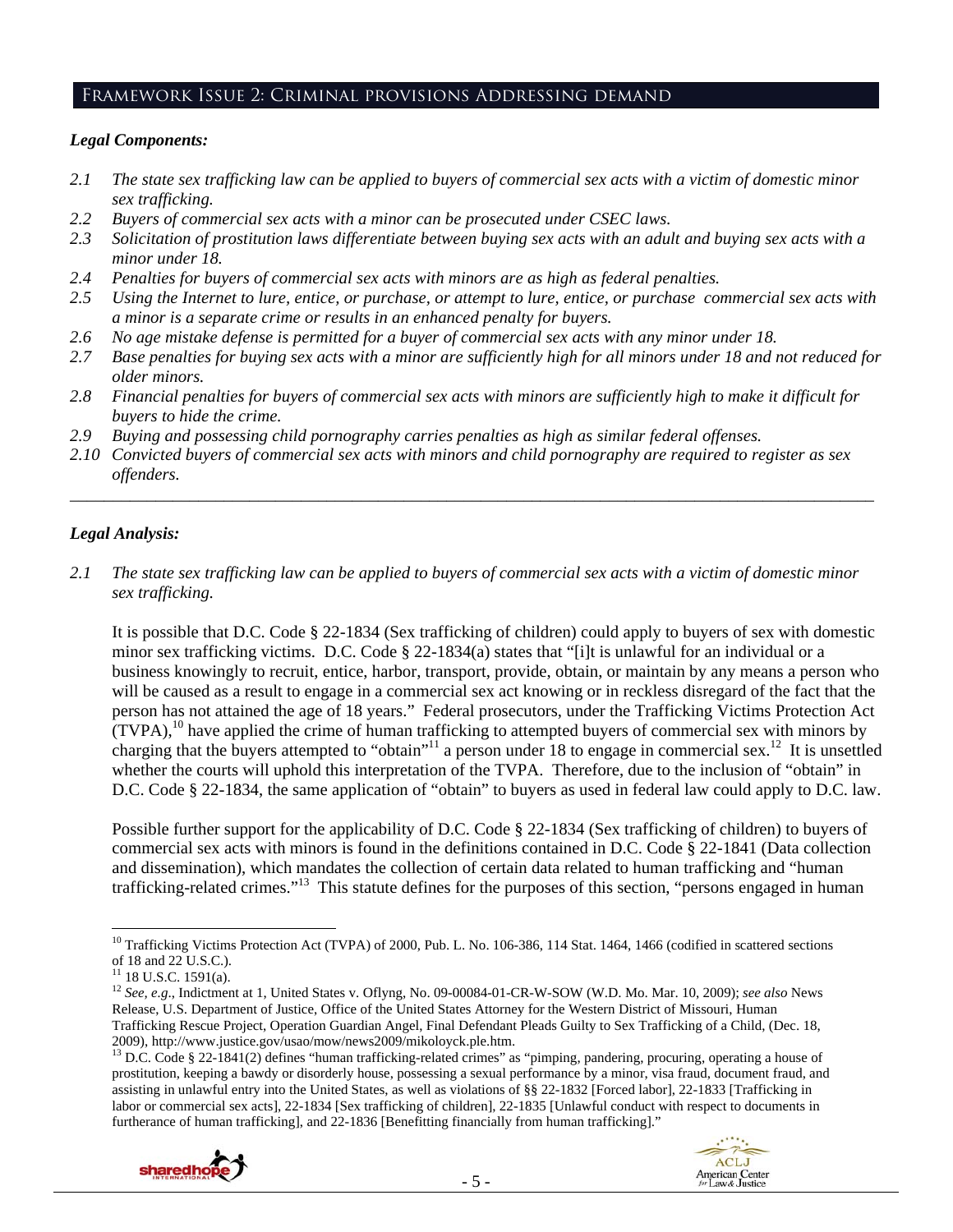trafficking or human trafficking-related crimes" as including "(A) Any person who attempts to recruit, entice, harbor, transport, provide, or obtain, or successfully recruits, entices, harbors, transports, provides, or obtains, by any means, another person, intending or knowing that the person will be subjected to forced labor or services; and (B) Any person who purchases or receives the benefits of commercial sex acts, sexual performance, labor, or services by victims of human trafficking or human trafficking-related crimes." D.C. Code § 22-1841(a)(1). The reference to "[a]ny person who purchases or receives the benefits of commercial sex acts . . . by victims of human trafficking or human trafficking-related crimes" may indicate that D.C. Code § 22-1834 (Sex trafficking of children) was intended to prosecute the buyers of commercial sex acts with minors.

2.1.1 Recommendation: Amend D.C. Code § 22-1834(a) (Sex trafficking of children) to clarify that the statute is applicable to buyers of commercial sex with minors.

## *2.2 Buyers of commercial sex acts with a minor can be prosecuted under CSEC laws.*

It is possible that a buyer could be charged under D.C. Code § 22-2705 (Pandering; inducing or compelling an individual to engage in prostitution). This statute includes the crime of "[c]aus[ing], compel[ling], induc[ing], entic[ing], or procur[ing] or attempt[ing] to cause, compel, induce, entice, or procure any individual: . . . (C) To engage in prostitution." D.C. Code § 22-2705(a)(2). Although it appears that no cases have applied this statute to buyers, the language is potentially broad enough that it could apply.

Additionally, a buyer of sex with a minor could be charged under D.C. Code § 22-811(a)(5) (Contributing to the delinquency of a minor), which makes it illegal for "an adult, being 4 or more years older than a minor, to invite, solicit, recruit, assist, support, cause, encourage, enable, induce, advise, incite, facilitate, permit, or allow the minor to: . . . (5) Violate any criminal law of the District of Columbia for which the penalty constitutes a misdemeanor, except for acts of civil disobedience," which would include D.C. Code § 22-2701 (Engaging in prostitution or soliciting for prostitution).<sup>14</sup> If convicted of this crime, a person could be sentenced to imprisonment up to 6 months, a fine not to exceed \$1,000, or both. D.C. Code § 22-811(b)(1). For second and subsequent violations of this statute, a person could be sentenced to imprisonment up to 3 years, a fine not to exceed \$3,000, or both. D.C. Code § 22-811(b)(2).

A buyer of sex with a minor could also be charged with soliciting under D.C. Code § 22-2701 (Engaging in prostitution or soliciting for prostitution), which states, "It is unlawful for any person to engage in prostitution or to solicit for prostitution." D.C. Code § 22-2701(a). A first offense under this statute is punishable by imprisonment up to 90 days, a fine not to exceed \$500, or both. D.C. Code  $\S 22-2701(b)(1)(A)$ . A second offense is punishable by imprisonment up to 180 days, a fine not to exceed \$1,000, or both. D.C. Code § 22-  $2701(b)(1)(B)$ . Subsequent offenses are punishable by imprisonment up to 2 years, a fine not to exceed \$4,000, or both. D.C. Code § 22-2701(b)(2).

- 2.2.1 Recommendation: Enact a law criminalizing buying sex with minors, and amend D.C. Code § 22- 2701 (Engaging in prostitution or soliciting for prostitution) to refer cases involving minors to D.C. Code § 22-1834 (Sex trafficking of children) to clarify that these minors are sex trafficking victims and ensure deterrent level penalties.
- *2.3 Solicitation of prostitution laws differentiate between buying sex acts with an adult and buying sex acts with a minor under 18.*

Solicitation laws in D.C. do not differentiate between buying sex with an adult and buying sex with a minor. D.C. Code § 22-2701 (Engaging in prostitution or soliciting for prostitution) is applicable to both those who buy sex with adults and those who buy sex with minors and merely states that "[i]t is unlawful for any person to engage in prostitution or to solicit for prostitution." D.C. Code § 22-2701(a).

 <sup>14</sup> *See supra* note 4.



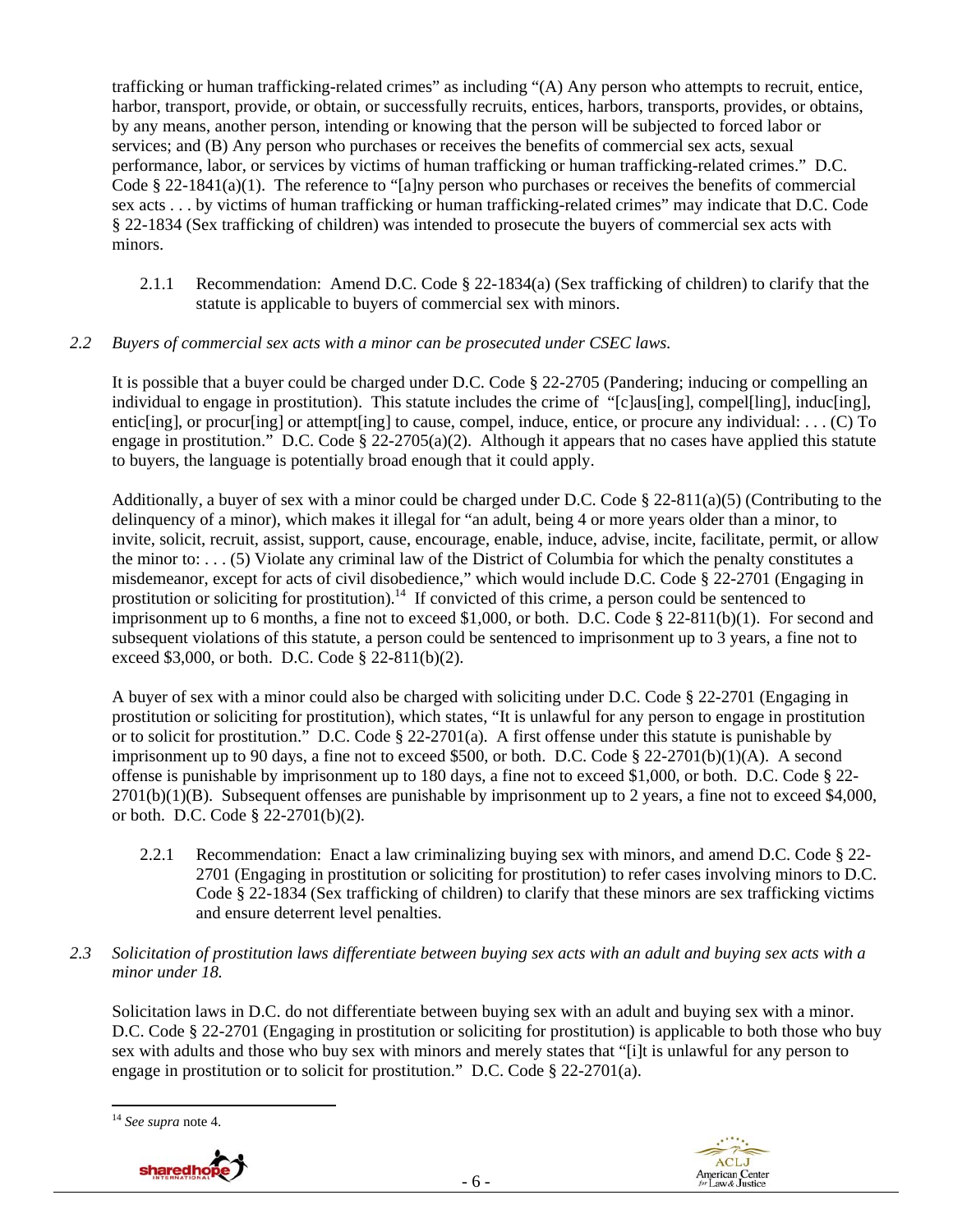2.3.1 Recommendation: Make buying or attempting to buy sex with a minor a separate crime from soliciting an adult for prostitution and refer to D.C. Code § 22-1834 (Sex trafficking of children) for purposes of classifying a minor victimized through prostitution as a trafficking victim.

#### *2.4 Penalties for buyers of commercial sex acts with minors are as high as federal penalties.*

If D.C. Code § 22-1834(a) (Sex trafficking of children) is applicable to buyers, then a convicted buyer can receive a sentence of imprisonment up to 20 years, a fine up to \$200,000, or both. D.C. Code § 22-1837(a)(1). Additionally, the buyer could face asset forfeiture and lose "(1) Any interest in any property, real or personal, that was used or intended to be used to commit or to facilitate the commission of the violation; and (2) Any property, real or personal, constituting or derived from any proceeds that the individual or business obtained, directly or indirectly, as a result of the violation." D.C. Code § 22-1838(a)(1)-(2).

If applicable to buyers, a conviction under D.C. Code § 22-2705(a)(2)(C) (Pandering; inducing or compelling an individual to engage in prostitution), when the victim is a minor under 18, is a felony punishable by imprisonment up to 20 years, a fine not to exceed \$20,000, or both. D.C. Code  $\S$  22-2705(c)(2).

Buyers convicted for prostitution in spite of the victim being a minor, face up to 90 days, a fine up to \$500, or both for a first time conviction under D.C. Code § 22-2701 (Engaging in prostitution or soliciting for prostitution). D.C. Code  $\S$  22-2701(b)(1)(A). For a second offense, a buyer can be imprisoned up to 180 days, fined up to \$1,000, or both. D.C. Code  $\S 22-2701(b)(1)(B)$ . If a buyer has 2 or more prior convictions, then the buyer can be sentenced to imprisonment for up to 2 years, fined up to \$4,000, or both. D.C. Code § 22-  $2701(b)(2)$ . Additionally, a buyer's vehicle could be impounded under D.C. Code § 22-2724, which allows for impoundment of "[a]ny vehicle used in furtherance of a violation of a prostitution-related offense." D.C. Code  $§$  22-2724(a).

Additionally, for a conviction under D.C. Code § 22-811 (Contributing to the delinquency of a minor), a buyer could be imprisoned up to 6 months, fined up to  $$1,000$ , or both. D.C. Code  $$22-811(b)(1)$ . For subsequent offenses of this statute, the buyer can be imprisoned up to 3 years, fined up to \$3,000, or both. D.C. Code § 22- 811(b)(2).

In comparison, if the victim is under the age of 14, a conviction under the  $TVPA^{15}$  for child sex trafficking is punishable by 15 years to life imprisonment and a fine not to exceed \$250,000. 18 U.S.C. §§ 1591(b)(1), 3559(a)(1), 3571(b)(3). If the victim is between the ages of 14–17, a conviction is punishable by 10 years to life imprisonment and a fine not to exceed \$250,000. 18 U.S.C. §§ 1591(b)(2), 3559(a)(1), 3571(b)(3). A conviction is punishable by mandatory life imprisonment, however, if the buyer has a prior conviction for a federal sex offense<sup>16</sup> against a minor. To the extent buyers can be prosecuted under other federal CSEC laws,<sup>17</sup> a conviction is punishable by penalties ranging from a fine not to exceed \$250,000 to life imprisonment and a fine not to exceed  $$250,000$ <sup>18</sup>

<sup>15</sup> *See supra* note 10.<br><sup>16</sup> Pursuant to 18 U.S.C. § 3559(e)(2), "federal sex offense" is defined as an offense under section 1591 [18 USCS § 1591] (relating to sex trafficking of children), 2241 [18 USCS § 2241] (relating to aggravated sexual abuse), 2242 [18 USCS § 2242] (relating to sexual abuse),  $2244(a)(1)$  [18 USCS §  $2244(a)(1)$ ] (relating to abusive sexual contact),  $2245$  [18 USCS § 2245] (relating to sexual abuse resulting in death), 2251 [18 USCS  $\S$  2251] (relating to sexual exploitation of children), 2251A [18] USCS § 2251A] (relating to selling or buying of children), 2422(b) [18 USCS § 2422(b)] (relating to coercion and enticement of a minor into prostitution), or 2423(a) [18 USCS § 2423(a)] (relating to transportation of minors).

<sup>&</sup>lt;sup>18</sup> 18 U.S.C. §§ 2251A(b) (conviction punishable by imprisonment for 30 years to life and a fine), 2251(e) (conviction punishable by imprisonment for 15–30 years and a fine), 2423(a) (conviction punishable by imprisonment for 10 years to life and a fine),  $2422(a)$  (conviction punishable by a fine, imprisonment up to 20 years, or both),  $2252(a)(2)$ , (4) (stating that a conviction under subsection (a)(2) is punishable by imprisonment for  $5-20$  years and a fine, while a conviction under subsection (a)(4) is punishable by imprisonment up to 10 years, a fine, or both.); *see also* 18 U.S.C §§ 3559(a)(1) (classifying all of the above listed offenses as felonies), 3571(b)(3) (providing a fine up to \$250,000 for any felony conviction).





 $^{17}$  18 U.S.C. §§ 2251A(b) (Selling or buying of children), 2251(a) (Sexual exploitation of children), 2423(a) (Transportation of a minor with intent for minor to engage in criminal sexual activity), 2422(a) (Coercion and enticement), 2252(a)(2), (a)(4) (Certain activities relating to material involving the sexual exploitation of minors).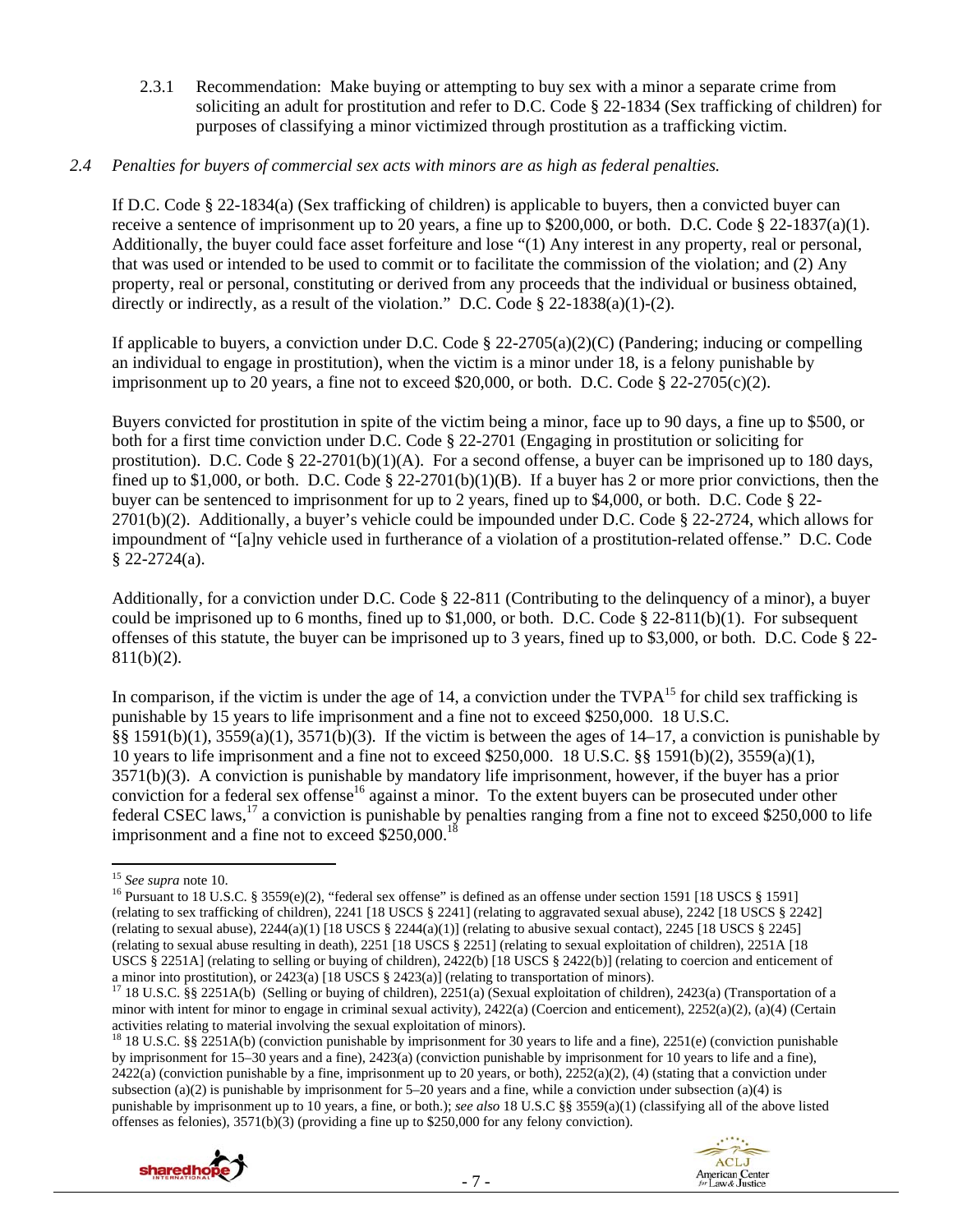- 2.4.1 Recommendation: Amend D.C. Code § 22-2701 (Engaging in prostitution or soliciting for prostitution) and D.C. Code § 22-811 (Contributing to the delinquency of a minor) to refer all crimes of soliciting prostitution with a minor to D.C. Code § 22-1834(a) (Sex trafficking of children) for prosecution of buyers of sex with a minor, ensuring the penalties are parallel to the federal penalties for child sex trafficking.
- *2.5 Using the Internet to lure, entice, or purchase, or attempt to lure, entice, or purchase commercial sex acts with a minor is a separate crime or results in an enhanced penalty for buyers.*

No statute specifically criminalizes using the Internet for purchasing commercial sex acts. However, D.C. Code § 22-3010 (Enticing a child or minor) could potentially apply to these crimes. That section states in part,

(a) Whoever, being at least 4 years older than a child or being in a significant relationship with a minor, (1) takes that child or minor to any place for the purpose of committing any offense set forth in §§ 22-3002 to 22-3006 [Sexual abuse in the first through fourth degrees and Misdemeanor sexual abuse] and 22-3008 to 22-3009.02 [First degree child sexual abuse, Second degree child sexual abuse, First degree sexual abuse of a minor, Second degree sexual abuse of a minor], or (2) seduces, entices, allures, convinces, or persuades or attempts to seduce, entice, allure, convince, or persuade a child or minor to engage in a sexual act or contact shall be imprisoned for not more than 5 years or may be fined in an amount not to exceed \$ 50,000, or both.

(b) Whoever, being at least 4 years older than the purported age of a person who represents himself or herself to be a child, attempts

(1) to seduce, entice, allure, convince, or persuade any person who represents himself or herself to be a child to engage in a sexual act or contact, or

(2) to entice, allure, convince, or persuade any person who represents himself or herself to be a child to go to any place for the purpose of engaging in a sexual act or contact shall be imprisoned for not more than 5 years or may be fined in an amount not to exceed \$ 50,000, or both.

. . . .

Additionally, using the Internet to purchase commercial sex acts could potentially be charged under D.C. Code § 22-3010.02 (Arranging for a sexual contact with a real or fictitious child). D.C. Code § 22-3010.02(a) states,

It is unlawful for a person to arrange to engage in a sexual act or sexual contact with an individual (whether real or fictitious) who is or who is represented to be a child at least 4 years younger than the person, or to arrange for another person to engage in a sexual act or sexual contact with an individual (whether real or fictitious) who is or who is represented to be a child of at least 4 years younger than the person. For the purposes of this section, arranging to engage in a sexual act or sexual contact with an individual who is fictitious shall be unlawful only if the arrangement is done by or with a law enforcement officer.

If guilty of violating this statute, a person faces imprisonment up to 5 years, a fine not to exceed \$50,000, or both. D.C. Code § 22-3010.02(b).

- 2.5.1 Recommendation: Enact a law or amend D.C. Code § 22-3010.02 (Arranging for a sexual contact with a real or fictitious child) to provide a specific crime of using the Internet to lure, entice, recruit, or purchase commercial sex acts with a minor and include enhanced penalties for the same.
- *2.6 No age mistake defense is permitted for a buyer of commercial sex acts with any minor under 18.*

If applicable to buyers, D.C. Code § 22-1834 (Sex trafficking of children) requires that the defendant committed the crime "knowing or in reckless disregard of the fact that the person has not attained the age of 18 years," and "[i]n a prosecution under subsection (a) of this section in which the defendant had a reasonable opportunity to observe the person recruited, enticed, harbored, transported, provided, obtained, or maintained, the government



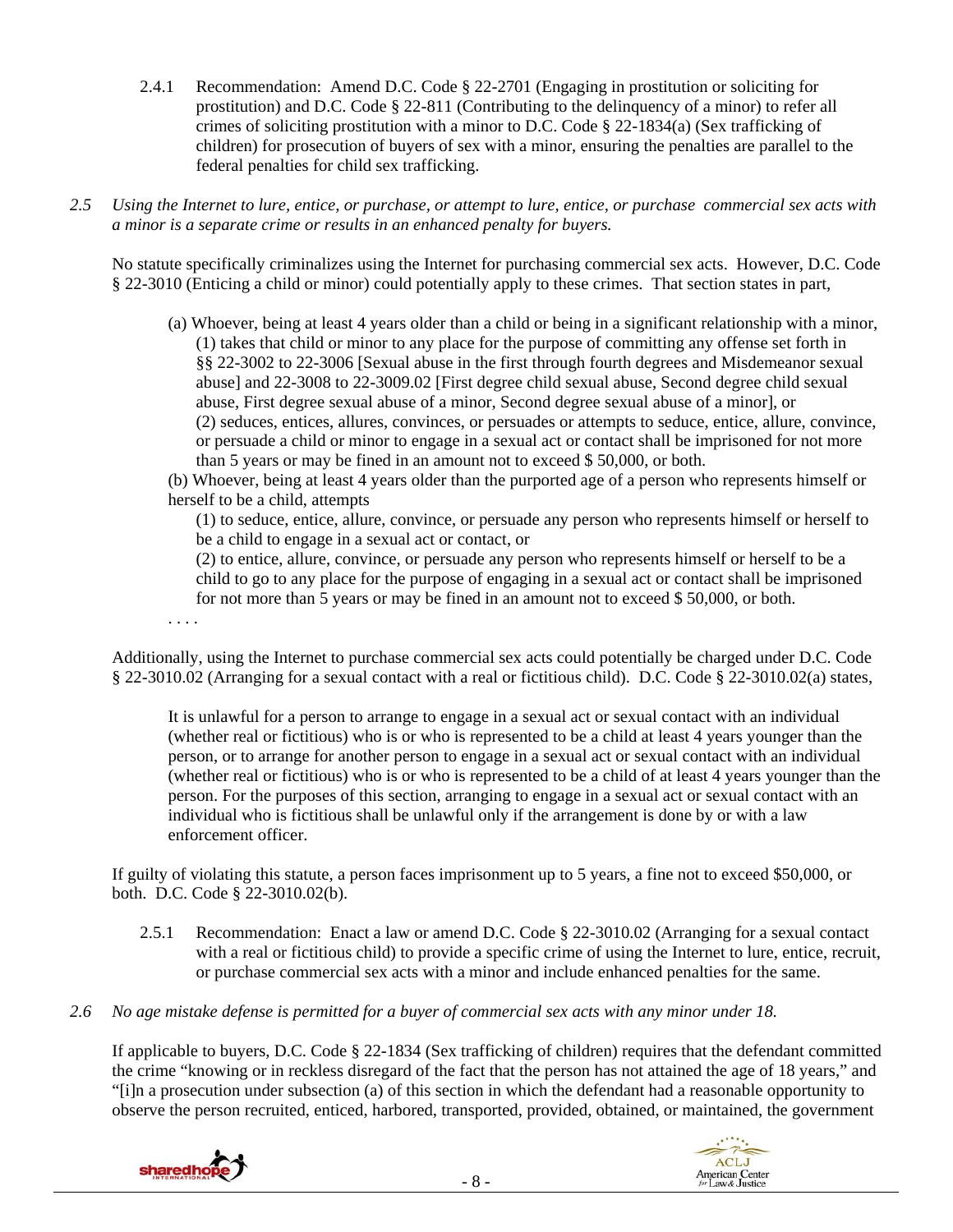need not prove that the defendant knew that the person had not attained the age of 18 years." D.C. Code § 22- 1834(a). This leaves open an argument by the defendant that he was merely negligent regarding the victim's age.

Neither D.C. Code § 22-811 (Contributing to the delinquency of a minor) nor § 22-2705(a)(2) (Pandering; inducing or compelling an individual to engage in prostitution) mentions any mistake of age defense.

D.C. Code § 22-3011(a) (Defenses to child sexual abuse and sexual abuse of a minor ) prohibits a mistake of age defense (and consent defense) in a prosecution under "§§ 22-3008 to 22-3010.01 [First and second degree child sexual abuse, first and second degree sexual abuse of a minor, first and second degree sexual abuse of a secondary education student, enticing a child or minor, and misdemeanor sexual abuse of a child or minor], prosecuted alone or in conjunction with charges under § 22-3018 [Attempts to commit sexual offenses] or § 22- 403 [Assault with intent to commit any other offense]."

- 2.6.1 Recommendation: Eliminate the requirement that the trafficking must be done with knowledge or in reckless disregard of the minor's age.
- *2.7 Base penalties for buying sex acts with a minor are sufficiently high for all minors under 18 and not reduced for older minors.*

D.C. Code § 22-1834(a) (Sex trafficking of children) and § 22-2705(a)(2) (Pandering; inducing or compelling an individual to engage in prostitution) apply to all minors under 18. If convicted of violating D.C. Code § 22- 811 (Contributing to the delinquency of a minor), the convicted buyer of sex with a minor of any age under 18 can be sentenced to imprisonment up to 6 months, a fine not to exceed \$1,000, or both. D.C. Code § 22- 811(b)(1). A second conviction could result in imprisonment up to 3 years, a fine not to exceed \$3,000, or both. D.C. Code § 22-811(b)(2). In neither case are the penalties staggered for a lesser penalty when the victim is an older minor, although the penalties provided for the more clearly applicable crime of contributing to the delinquency of a minor are not sufficiently high in cases of commercial sexual exploitation of a minor. D.C. Code § 22-811(b)(1).

*2.8 Financial penalties for buyers of commercial sex acts with minors are sufficiently high to make it difficult for buyers to hide the crime.* 

If D.C. Code § 22-1834(a) (Sex trafficking of children) is applicable to buyers, then the buyer could receive a fine up to \$200,000. D.C. Code § 22-1837(a)(1). Additionally the buyer could face asset for feiture and lose "(1) Any interest in any property, real or personal, that was used or intended to be used to commit or to facilitate the commission of the violation; and (2) Any property, real or personal, constituting or derived from any proceeds that the individual or business obtained, directly or indirectly, as a result of the violation." D.C. Code § 22-1838(a).

If applicable to buyers, D.C. Code  $\S$  22-2705(a)(2) (Pandering; inducing or compelling an individual to engage in prostitution) carries a possible fine not to exceed \$20,000. D.C. Code  $\S$  22-2705(c)(2).

For a first time conviction for soliciting a prostitute, a buyer could face a fine up to \$500. D.C. Code § 22-  $2701(b)(1)(A)$ . For a second offense, the buyer could receive a fine up to \$1,000. D.C. Code § 22-2701(b)(1)(B). Subsequent offenses lead to a possible fine up to \$4,000. D.C. Code § 22-2701(b)(2). Additionally, a buyer's vehicle could be impounded under D.C. Code § 22-2724, which allows for impoundment of "[a]ny vehicle used in furtherance of a violation of a prostitution-related offense." D.C. Code § 22-2724(a).

A first conviction for violating D.C. Code § 22-811 (Contributing to the delinquency of a minor) can result in a fine not to exceed \$1,000, while a second conviction could result in a fine not to exceed \$3,000. D.C. Code §  $22-811(b)(1)-(2)$ .



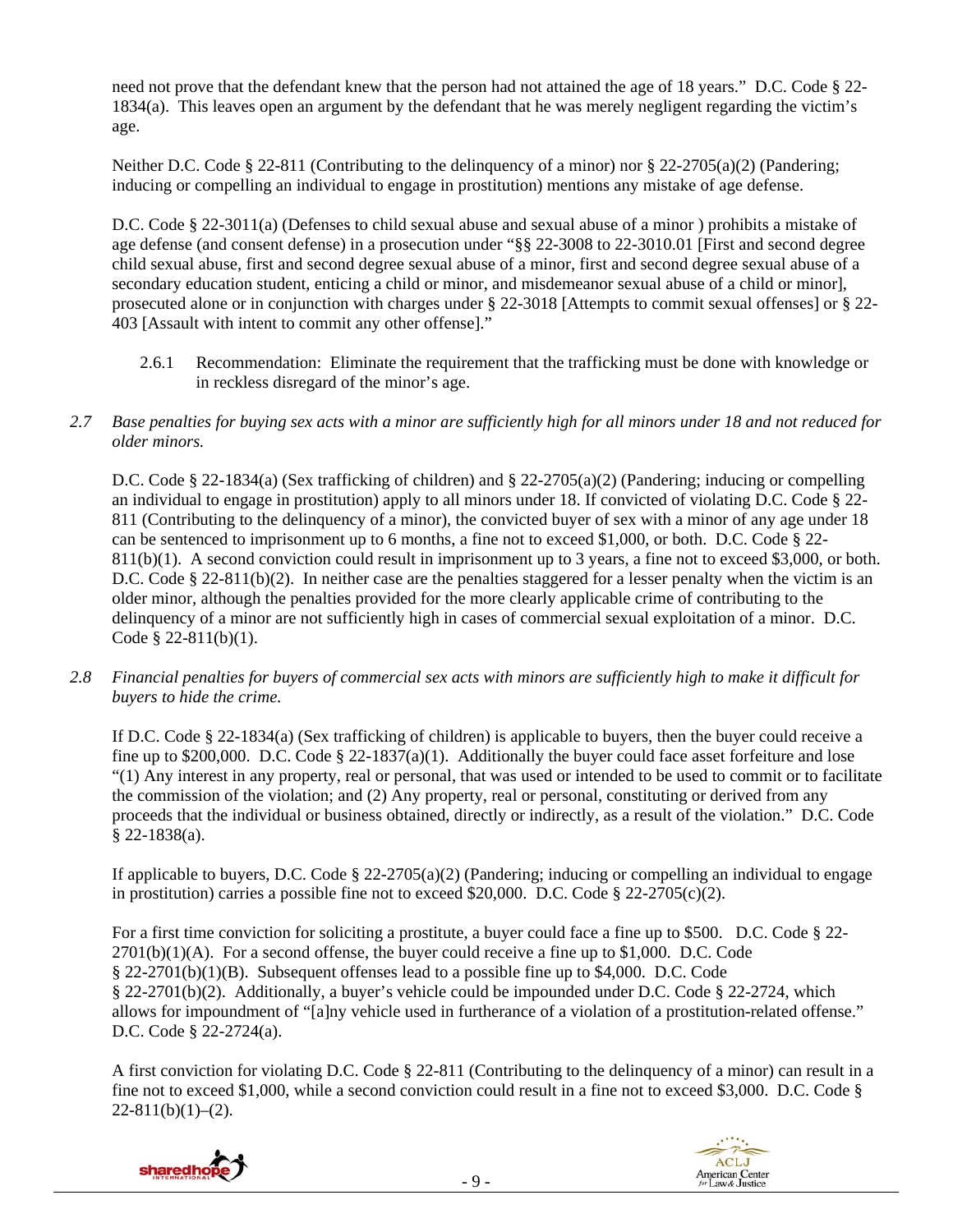Buyers of commercial sex charged with prostitution offenses may be subject to asset forfeiture pursuant to D.C. Code § 22-2723 (Property subject to seizure and forfeiture). Subsection (a) makes the following property subject to forfeiture:

(1) All conveyances, including aircraft, vehicles or vessels, which are used, or intended for use, to transport, or in any manner to facilitate a violation of a prostitution-related offense, provided that:

(A) No conveyance used by any person as a common carrier in the course of transacting business as a common carrier is subject to forfeiture under this section unless it appears that the owner or other person in charge of the conveyance is a consenting party or privy to a violation of a prostitutionrelated offense;

(B) No conveyance is subject to forfeiture under this section by reason of any act or omission that the owner establishes was committed or omitted without the owner's knowledge or consent; (C) A forfeiture of a conveyance encumbered by a bona fide security interest is subject to the interest of the secured party if the secured party neither had knowledge of nor consented to the act

or omission; or

(D) Where the conveyance is not being driven by the owner of the conveyance, there is a presumption that the owner is without knowledge of the illegal act, and therefore the conveyance should not be forfeited.

(2) All money, coins, and currency which has been used, or was intended for use, in violation of a prostitution-related offense.

## *2.9 Buying and possessing child pornography carries penalties as high as similar federal offenses.*

D.C. Code § 22-3102(b) (Prohibited acts) states, "It shall be unlawful in the District of Columbia for a person, knowing the character and content thereof, to attend, transmit, or possess a sexual performance by a minor."

For a first violation, a person can be sentenced to a fine not to exceed \$5,000, imprisonment not more than 10 years, or both. D.C. Code § 22-3103(1). Subsequent offenses result in a fine not to exceed \$15,000, imprisonment up to 20 years, or both. D.C. Code § 22-3103(2).

In contrast, a federal conviction for possession of child pornography<sup>19</sup> is generally punishable by imprisonment for  $5-20$  years and a fine not to exceed \$250,000.<sup>20</sup> Subsequent convictions, however, are punishable by imprisonment up to 40 years and a fine not to exceed  $$250,000.<sup>21</sup>$ 

<sup>&</sup>lt;sup>21</sup> 18 U.S.C. §§ 2252(b) (stating if a person has a prior conviction under subsection (a)(2), or a list of other statutes, a conviction is punishable by a fine and imprisonment for 15–40 years, but if a person has a prior conviction under subsection (a)(4), or a list of other statutes, a conviction is punishable by a fine and imprisonment for  $10-20$  years),  $2252A(b)(1)$  (stating if a person has a prior conviction under subsection (a)(2), (a)(3), or a list of other statutes, a conviction is punishable by a fine and imprisonment for 15–40 years), 1466A(a), (b) (stating that the penalty scheme for section 2252A(b) applies); *see also* 18 U.S.C §§ 3559(a)(1) (classifying all of the above listed offenses as felonies), 3571(b)(3) (providing a fine up to \$250,000 for any felony conviction).





<sup>&</sup>lt;sup>19</sup> 18 U.S.C. §§ 2252(a)(2), (a)(4) (Certain activities relating to material involving the sexual exploitation of minors),  $2252A(a)(2)$ –(3) (Certain activities relating to material constituting or containing child pornography), 1466A(a), (b) (Obscene visual representations of the sexual abuse of children).

<sup>&</sup>lt;sup>20</sup> 18 U.S.C. §§ 2252(b) (stating that a conviction under subsection (a)(2) is punishable by imprisonment for 5–20 years and a fine, while a conviction under subsection (a)(4) is punishable by imprisonment up to 10 years, a fine, or both),  $2252A(b)(1)$  (a conviction is punishable by imprisonment for 5–20 years and a fine),  $1466A(a)$ , (b) (stating that a conviction under subsection (a) is "subject to the penalties provided in section  $2252A(b)(1)$ ," imprisonment for 5–20 years and a fine, while a conviction under subsection (b) is "subject to the penalties provided in section 2252A(b)(2)," imprisonment up to 10 years, a fine, or both); *see also* 18 U.S.C §§ 3559(a)(1) (classifying all of the above listed offenses as felonies), 3571(b)(3) (providing a fine up to \$250,000 for any felony conviction).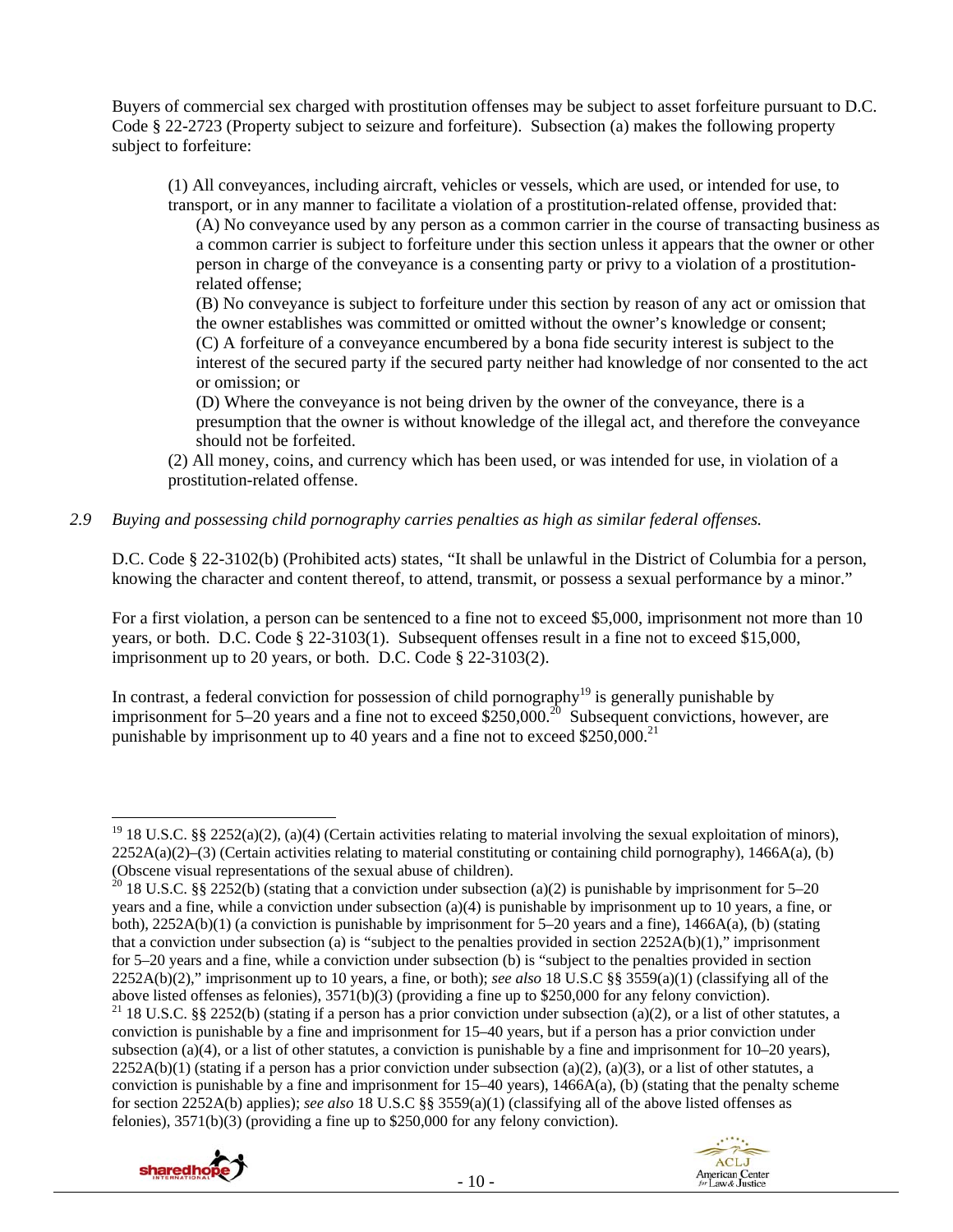*2.10 Convicted buyers of commercial sex acts with minors and child pornography are required to register as sex offenders.*

The D.C. sex offender registration law requires registration of those convicted of a range of commercial sexual exploitation laws as buyers of sex with a minor. D.C. Code § 22-4002. Specifically, a "registration offense," as defined in D.C. Code § 22-4001(8)(C), includes "[a]ny of the following offenses where the victim is a minor: acts proscribed by § 22-1312 (lewd, indecent, or obscene acts), acts proscribed by § 22-2201 (obscenity), acts proscribed by § 22-3102 (sexual performances using minors), acts proscribed by § 22-1901 (incest), acts proscribed by § 22-2001 (kidnapping), and acts proscribed by §§ 22-2701 [Engaging in or soliciting for prostitution], 22-2701.01, 22-2703, 22-2704 [Abducting or enticing child from his or her home for purposes of prostitution; harboring such child], 22-2705 [Pandering; inducing or compelling an individual to engage in prostitution] to 22-2712 [Operating house of prostitution], 22-2713 [Premises occupied for lewdness, assignation, or prostitution declared nuisance] to 22-2720, 22-2722 [Keeping bawdy or disorderly houses] and 22-2723 (prostitution; pandering)." The registration law does not include violations of D.C. Code § 22-1834 (Sex trafficking of children) as a crime requiring sex offender registration.

2.10.1 Recommendation: Amend D.C. Code § 22-4001(8)(C) to include a violation of D.C. Code § 22-1834 (Sex trafficking of children) as an offense requiring registration.



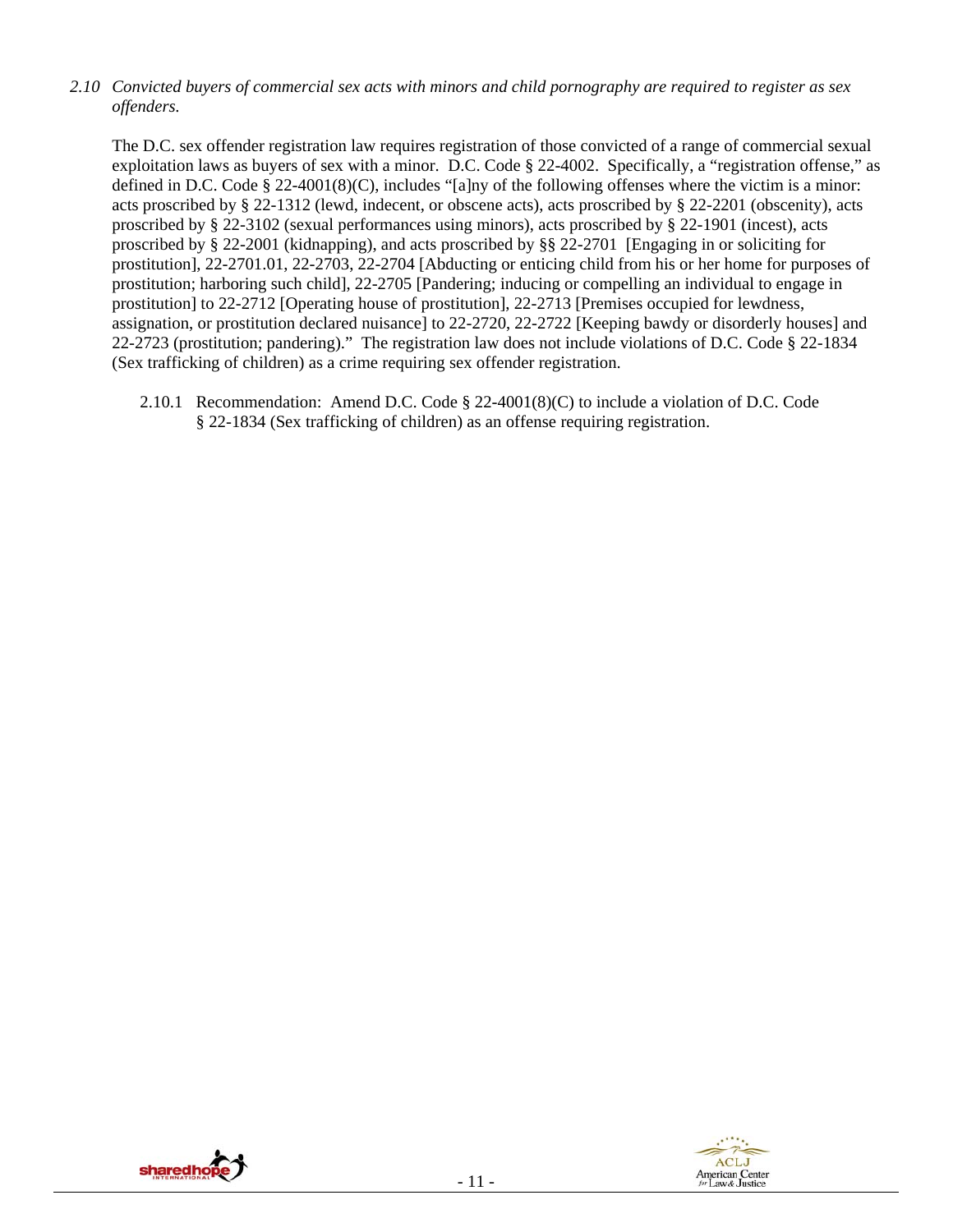## Framework Issue 3: Criminal provisions for traffickers

#### *Legal Components:*

- *3.1 Penalties for trafficking a child for sexual exploitation are as high as federal penalties.*
- *3.2 Creating and distributing child pornography carries penalties as high as similar federal offenses.*
- *3.3 Using the Internet to lure, entice, recruit, or sell commercial sex acts with a minor is a separate crime or results in an enhanced penalty for traffickers.*
- *3.4 Financial penalties for traffickers, including asset forfeiture, are sufficiently high*.
- *3.5 Convicted traffickers are required to register as sex offenders.*
- *3.6 Laws relating to termination of parental rights for certain offenses include sex trafficking or CSEC offenses in order to remove the children of traffickers from their control and potential exploitation. \_\_\_\_\_\_\_\_\_\_\_\_\_\_\_\_\_\_\_\_\_\_\_\_\_\_\_\_\_\_\_\_\_\_\_\_\_\_\_\_\_\_\_\_\_\_\_\_\_\_\_\_\_\_\_\_\_\_\_\_\_\_\_\_\_\_\_\_\_\_\_\_\_\_\_\_\_\_\_\_\_\_\_\_\_\_\_\_\_\_\_\_\_\_*

## *Legal Analysis:*

*3.1 Penalties for trafficking a child for sexual exploitation are as high as federal penalties.* 

When convicted of violating D.C. Code § 22-1834 (Sex trafficking of children), a trafficker can receive a sentence of imprisonment up to 20 years, a fine up to  $$200,000$ , or both. D.C. Code  $$22-1837(a)(1)$ .

A trafficker may also be convicted of D.C. Code § 22-2704 (Abducting or enticing child from his or her home for purposes of prostitution; harboring such child). This statute makes it "unlawful for any person, for purposes of prostitution, to: (1) Persuade, entice, or forcibly abduct a child under 18 years of age from his or her home or usual abode, or from the custody and control of the child's parents or guardian; or (2) Secrete or harbor any child so persuaded, enticed, or abducted from his or her home or usual abode, or from the custody and control of the child's parents or guardian." D.C. Code § 22-2704(a). For violating this statute, a person can receive a prison sentence of not more than 20 years, a fine not to exceed \$20,000, or both. D.C. Code § 22-2704(b).

Similarly, a trafficker may be charged with violating D.C. Code § 22-2705 (Pandering; inducing or compelling an individual to engage in prostitution). D.C. Code § 22-2705 provides enhanced penalties for this crime when the victim is under 18 years of age, imposing a sentence of imprisonment up to 20 years, a fine not to exceed \$20,000, or both. D.C. Code § 22-2705(c)(2).

A trafficker may also be convicted under D.C. Code § 22-2707 (Procuring; receiving money or other valuable thing for arranging assignation). If the victim is under 18 years of age, then the crime is punishable by imprisonment not to exceed 20 years, a fine up to  $$20,000$ , or both. D.C. Code  $$22-2707(b)(2)$ .

In contrast, if the victim is under the age of 14, a conviction under the Trafficking Victims Protection Act  $(TVPA)<sup>22</sup>$  for child sex trafficking is punishable by 15 years to life imprisonment and a fine not to exceed \$250,000. 18 U.S.C. §§ 1591(b)(1), 3559(a)(1), 3571(b)(3). If the victim is between the ages of 14–17 a conviction is punishable by 10 years to life imprisonment and a fine not to exceed \$250,000. 18 U.S.C. §§ 1591(b)(2), 3559(a)(1), 3571(b)(3). A conviction is punishable by mandatory life imprisonment however, if the trafficker has a prior conviction for a federal sex offense<sup>23</sup> against a minor.

*3.2 Creating and distributing child pornography carries penalties as high as similar federal offenses.*

Under D.C. Code § 22-3102(a) (Prohibited acts), knowingly creating and promoting child pornography is unlawful. D.C. Code § 22-3102(a) states,

<sup>22</sup> *See supra* note 10. 23 *See supra* note 16.



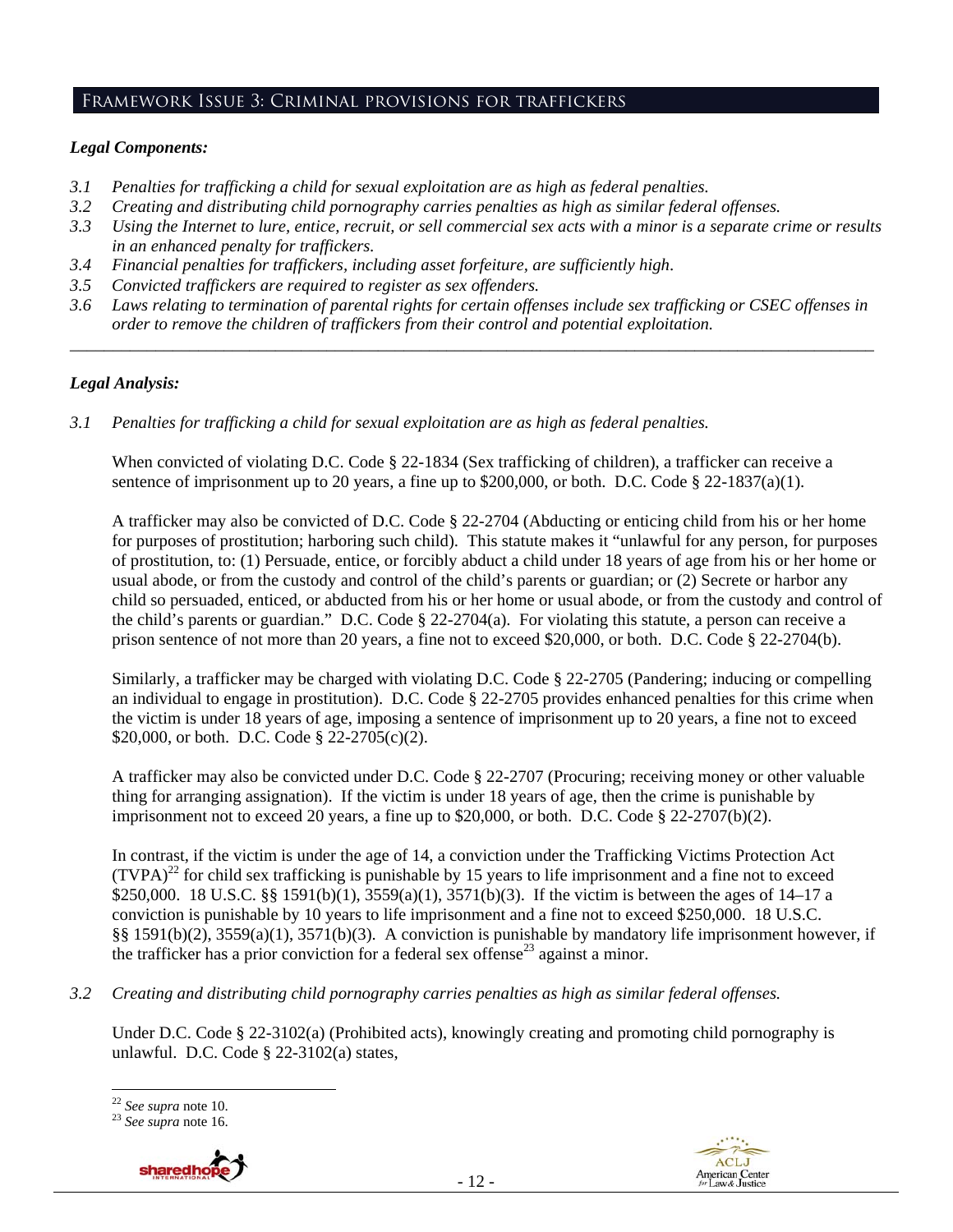It shall be unlawful in the District of Columbia for a person knowingly to use a minor in a sexual performance or to promote a sexual performance by a minor.

(1) A person is guilty of the use of a minor in a sexual performance if knowing the character and content thereof, he or she employs, authorizes, or induces a person under 18 years of age to engage in a sexual performance or being the parent, legal guardian, or custodian of a minor, he or she consents to the participation by a minor in a sexual performance.

(2) A person is guilty of promoting a sexual performance by a minor when, knowing the character and content thereof, he or she produces, directs, or promotes any performance which includes sexual conduct by a person under 18 years of age.

The definition of "promote" includes "to procure, manufacture, issue, sell, give, provide, lend, mail, deliver, transfer, transmute, publish or distribute, circulate, disseminate, present, exhibit, or advertise, or to offer or agree to do the same." D.C. Code § 22-3101(4).

A first offense of this statute results in imprisonment up to 10 years, a fine not to exceed \$5,000, or both. D.C. Code § 22-3103(1). Second and subsequent offenses result in imprisonment up to 20 years, a fine not to exceed \$15,000, or both. D.C. Code § 22-3103(2).

In contrast, if the victim is under the age of 14, a conviction under the TVPA for child sex trafficking is punishable by 15 years to life imprisonment and a fine not to exceed \$250,000. 18 U.S.C. §§ 1591(b)(1),  $3559(a)(1)$ ,  $3571(b)(3)$ . If the victim is between the ages of  $14-17$ , a conviction is punishable by 10 years to life imprisonment and a fine not to exceed \$250,000. 18 U.S.C. §§ 1591(b)(2), 3559(a)(1), 3571(b)(3). A conviction is punishable by mandatory life imprisonment, however, if the trafficker has a prior conviction for a federal sex offense<sup>24</sup> against a minor. Additionally, a federal conviction for distribution of child pornography<sup>25</sup> is generally punishable by imprisonment for  $5-20$  years and a fine not to exceed \$250,000.<sup>26</sup> Subsequent convictions, however, are punishable by imprisonment up to 40 years and a fine not to exceed \$250,000.<sup>27</sup>

*3.3 Using the Internet to lure, entice, recruit, or sell commercial sex acts with a minor is a separate crime or results in an enhanced penalty for traffickers.* 

No D.C. statute specifically criminalizes using the Internet for recruiting or enticing the purchase of commercial sex acts with a minor. However, D.C. Code § 22-3010.02(a) (Arranging for a sexual contact with a real or fictitious child) could potentially apply to these crimes. It states,

It is unlawful for a person to arrange to engage in a sexual act or sexual contact with an individual (whether real or fictitious) who is or who is represented to be a child at least 4 years younger than the person, or to arrange for another person to engage in a sexual act or sexual contact with an individual

<sup>&</sup>lt;sup>27</sup> 18 U.S.C. §§ 2252(b) (stating if a person has a prior conviction under subsection (b)(1), or a list of other statutes, a conviction is punishable by a fine and imprisonment for 15–40 years, but if a person has a prior conviction under subsection (b)(1), or a list of other statutes, a conviction is punishable by a fine and imprisonment for 10–20 years), 2252A(b)(1) (stating if a person has a prior conviction under subsection (a)(2), (a)(3), or a list of other statutes, a conviction is punishable by a fine and imprisonment for 15–40 years), 1466A(a), (b) (stating that the penalty scheme for section 2252A(b) applies); *see also* 18 U.S.C §§ 3559(a)(1) (classifying all of the above listed offenses as felonies), 3571(b)(3) (providing a fine up to \$250,000 for any felony conviction).





<sup>&</sup>lt;sup>24</sup> *See supra* note 16. <sup>25</sup> 18 U.S.C. §§ 2252(a)(1), (a)(2), (a)(3)(B), (4)(A) (Certain activities relating to material involving the sexual exploitation of minors), 2252A(a)(2)–(3) (Certain activities relating to material constituting or containing child pornography), 1466A(a) (Obscene visual representations of the sexual abuse of children).

<sup>&</sup>lt;sup>26</sup> 18 U.S.C. §§ 2252(b) (stating that a conviction under subsection (a)(2) or (a)(3) is punishable by imprisonment for 5–20 years and a fine, while a conviction under subsection (a)(4) is punishable by imprisonment up to 10 years, a fine, or both),  $2252A(b)(1)$ (a conviction is punishable by imprisonment for  $5-20$  years and a fine),  $1466A(a)$ , (b) (stating that a conviction under subsection (a) is "subject to the penalties provided in section  $2252A(b)(1)$ ," imprisonment for 5–20 years and a fine, while a conviction under subsection (b) is "subject to the penalties provided in section  $2252A(b)(2)$ ," imprisonment up to 10 years, a fine, or both); *see also* 18 U.S.C §§ 3559(a)(1) (classifying all of the above listed offenses as felonies), 3571(b)(3) (providing a fine up to \$250,000 for any felony conviction).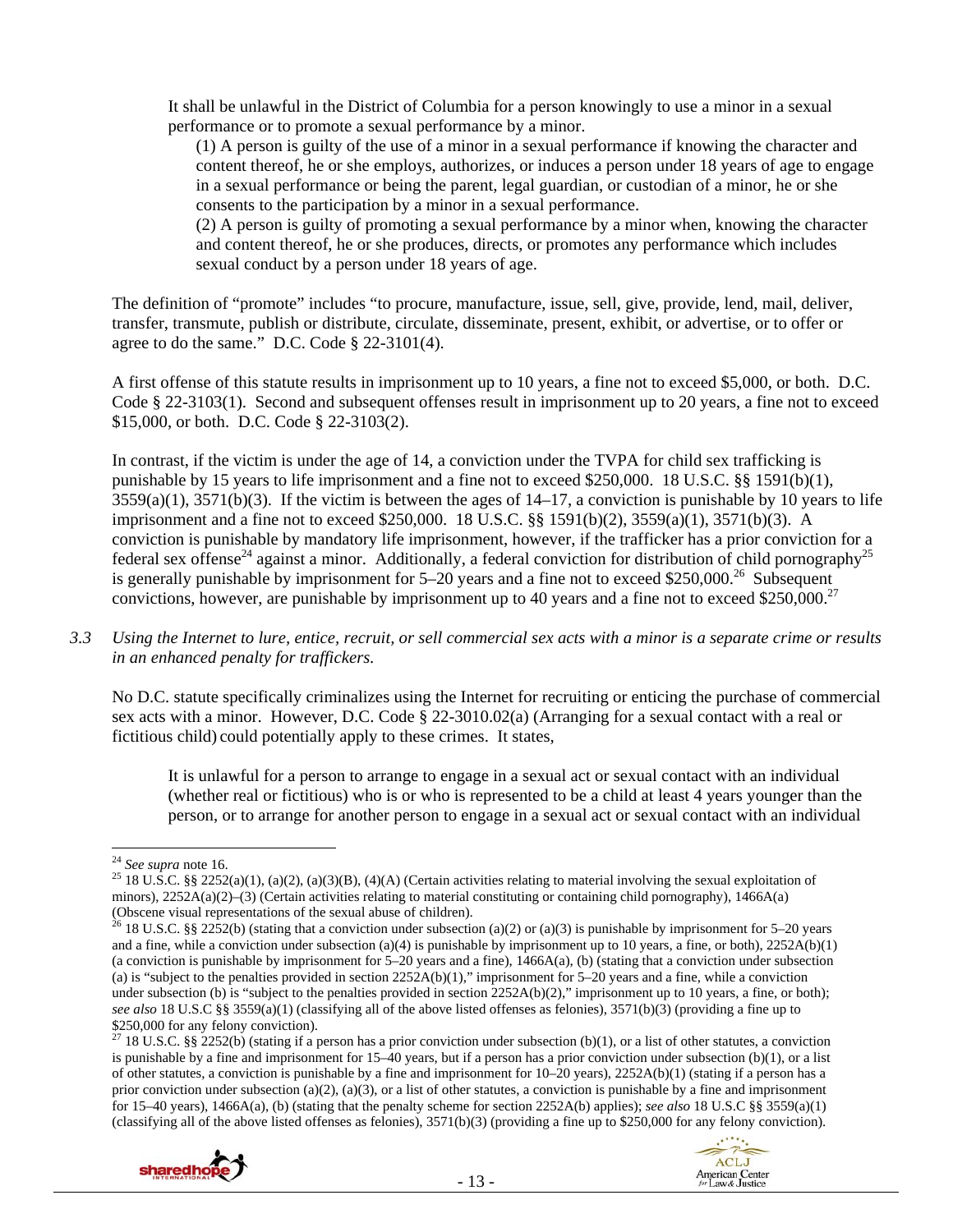(whether real or fictitious) who is or who is represented to be a child of at least 4 years younger than the person. For the purposes of this section, arranging to engage in a sexual act or sexual contact with an individual who is fictitious shall be unlawful only if the arrangement is done by or with a law enforcement officer.

If guilty of this statute, a person will be sentenced to imprisonment not more than 5 years, a fine not to exceed \$50,000, or both. D.C. Code § 22-3010.02(b).

Additionally, D.C. Code § 22-3010 (Enticing a child or minor) could potentially apply to these crimes and states in part,

- (a) Whoever, being at least 4 years older than a child or being in a significant relationship with a minor, (1) takes that child or minor to any place for the purpose of committing any offense set forth in §§ 22-3002 to 22-3006 [Sexual abuse in the first through fourth degrees and Misdemeanor sexual abuse] and 22-3008 to 22-3009.02 [First degree child sexual abuse, Second degree child sexual abuse, First degree sexual abuse of a minor, Second degree sexual abuse of a minor], or (2) seduces, entices, allures, convinces, or persuades or attempts to seduce, entice, allure, convince, or persuade a child or minor to engage in a sexual act or contact shall be imprisoned for not more than 5 years or may be fined in an amount not to exceed \$ 50,000, or both.
- (b) Whoever, being at least 4 years older than the purported age of a person who represents himself or herself to be a child, attempts

(1) to seduce, entice, allure, convince, or persuade any person who represents himself or herself to be a child to engage in a sexual act or contact, or

(2) to entice, allure, convince, or persuade any person who represents himself or herself to be a child to go to any place for the purpose of engaging in a sexual act or contact shall be imprisoned for not more than 5 years or may be fined in an amount not to exceed \$ 50,000, or both.

. . . .

#### *3.4 Financial penalties for traffickers, including asset forfeiture, are sufficiently high.*

A conviction under D.C. Code § 22-1834 (Sex trafficking of children) can result in a fine up to \$200,000. D.C. Code § 22-1837(a)(1). Additionally, a trafficker can face asset for feiture for conviction of violating of the human trafficking statute, including D.C. Code § 22-1834 (Sex trafficking of children). Under D.C. Code § 22- 1838,

(a) In imposing sentence on any individual or business convicted of a violation of this chapter, the court shall order, in addition to any sentence imposed, that the individual or business shall forfeit to the District of Columbia:

(1) Any interest in any property, real or personal, that was used or intended to be used to commit or to facilitate the commission of the violation; and

(2) Any property, real or personal, constituting or derived from any proceeds that the individual or business obtained, directly or indirectly, as a result of the violation.

(b) The following shall be subject to forfeiture to the District of Columbia and no property right shall exist in them:

(1) Any property, real or personal, used or intended to be used to commit or to facilitate the commission of any violation of this chapter.

(2) Any property, real or personal, which constitutes or is derived from proceeds traceable to any violation of this chapter.

Other crimes for which traffickers could be charged also carry fines. A court may impose a fine not to exceed \$1,000 for any violation of D.C. Code § 22-2710 (Procuring for house of prostitution), § 22-2711 (Procuring for third persons), and § 22-2712 (Operating house of prostitution). A trafficker could face a fine not to exceed \$20,000 for violating D.C. Code § 22-2705 (Pandering; inducing or compelling an individual to engage in



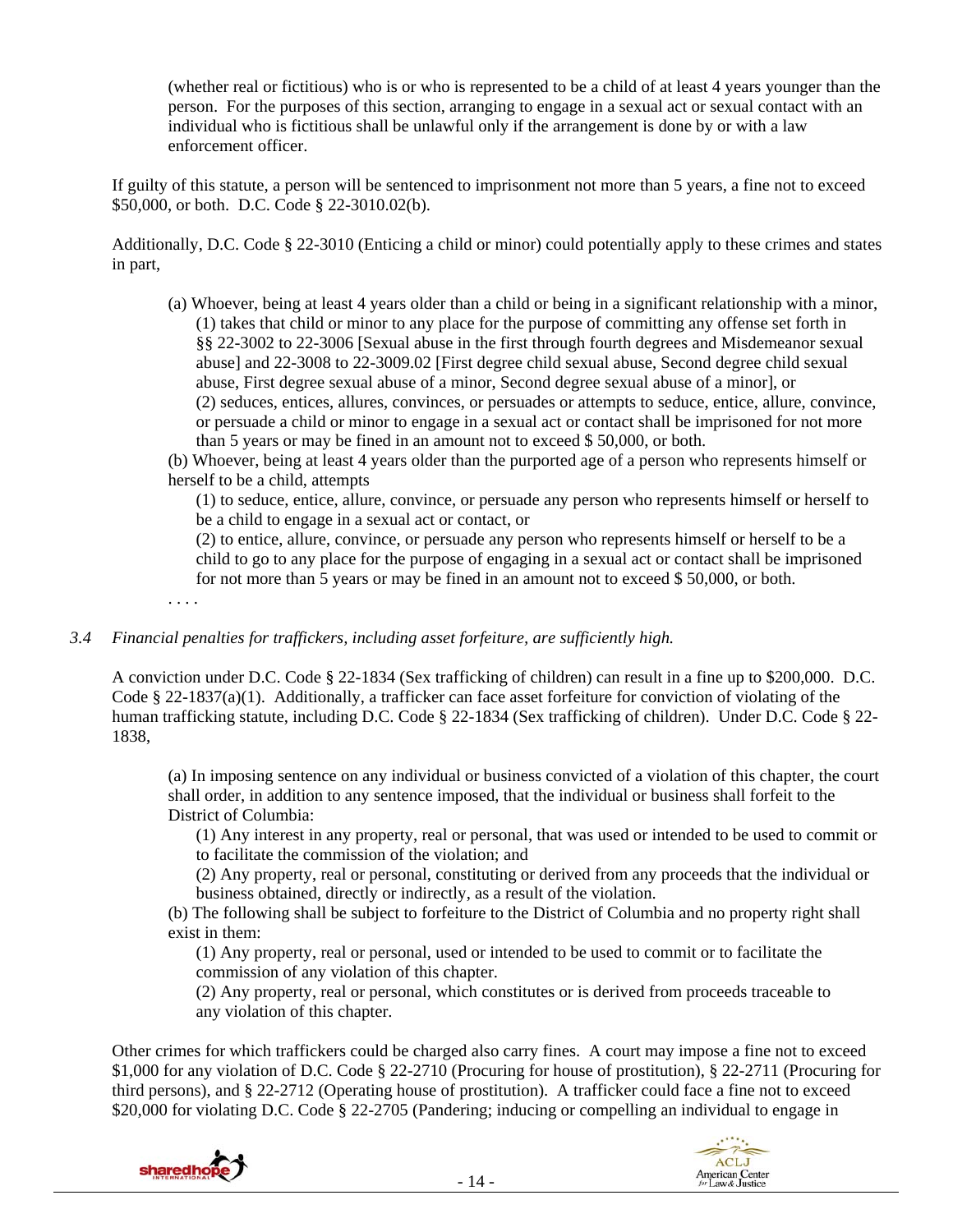prostitution) or § 22-2707 (Procuring; receiving money or other valuable thing for arranging assignation). D.C. Code §§ 22-2705(c)(2), 22-2707(2).

A trafficker's vehicle could be impounded under D.C. Code § 22-2724, which allows for impoundment of "[a]ny vehicle used in furtherance of a violation of a prostitution-related offense." D.C. Code § 22-2724(a). Also, traffickers charged with prostitution offenses may be subject to asset forfeiture pursuant to D.C. Code § 22-2723 (Property subject to seizure and forfeiture). Subsection (a) makes the following subject to forfeiture:

(1) All conveyances, including aircraft, vehicles or vessels, which are used, or intended for use, to transport, or in any manner to facilitate a violation of a prostitution-related offense, provided that:

(A) No conveyance used by any person as a common carrier in the course of transacting business as a common carrier is subject to forfeiture under this section unless it appears that the owner or other person in charge of the conveyance is a consenting party or privy to a violation of a prostitutionrelated offense;

(B) No conveyance is subject to forfeiture under this section by reason of any act or omission that the owner establishes was committed or omitted without the owner's knowledge or consent; (C) A forfeiture of a conveyance encumbered by a bona fide security interest is subject to the interest of the secured party if the secured party neither had knowledge of nor consented to the act or omission; or

(D) Where the conveyance is not being driven by the owner of the conveyance, there is a presumption that the owner is without knowledge of the illegal act, and therefore the conveyance should not be forfeited.

(2) All money, coins, and currency which has been used, or was intended for use, in violation of a prostitution-related offense.

 $(a-1)(1)$  A lien in favor of the District of Columbia is hereby created in an amount equal to the costs of towing, storing, and administrative processing of a conveyance seized and subject to forfeiture pursuant to §§ 22-2701, 22-2703, and this section.

## *3.5 Convicted traffickers are required to register as sex offenders.*

The D.C. sex offender registration law requires registration of those convicted of a range of commercial sexual exploitation laws as traffickers of sex with a minor. D.C. Code § 22-4002. Specifically, a "registration offense," as defined in D.C. Code § 22-4001(8)(C), includes "[a]ny of the following offenses where the victim is a minor: acts proscribed by § 22-1312 (lewd, indecent, or obscene acts), acts proscribed by § 22-2201 (obscenity), acts proscribed by § 22-3102 (sexual performances using minors), acts proscribed by § 22-1901 (incest), acts proscribed by § 22-2001 (kidnapping), and acts proscribed by §§ 22-2701 [Engaging in or soliciting for prostitution], 22-2701.01, 22-2703, 22-2704 [Abducting or enticing child from his or her home for purposes of prostitution; harboring such child], 22-2705 [Pandering; inducing or compelling an individual to engage in prostitution] to 22-2712 [Operating house of prostitution], 22-2713 [Premises occupied for lewdness, assignation, or prostitution declared nuisance] to 22-2720, 22-2722 [Keeping bawdy or disorderly houses] and 22-2723 (prostitution; pandering)." The registration law does not include violations of D.C. Code § 22-1834 (Sex trafficking of children) as a crime requiring sex offender registration.

- 3.5.1 Recommendation: Amend D.C. Code § 22-4001(8)(C) to include a violation of D.C. Code § 22- 1834 (Sex trafficking of children) as an offense requiring registration.
- *3.6 Laws relating to termination of parental rights for certain offenses include sex trafficking or CSEC offenses in order to remove the children of traffickers from their control and potential exploitation.*

Under D.C. Code § 16-2353(a) (Grounds for termination of parent and child relationship), "A judge may enter an order for the termination of the parent and child relationship when the judge finds from the evidence presented, after giving due consideration to the interests of all parties, that the termination is in the best interests of the child." Under subsection (b), in making his decision, the judge is instructed to consider these factors:



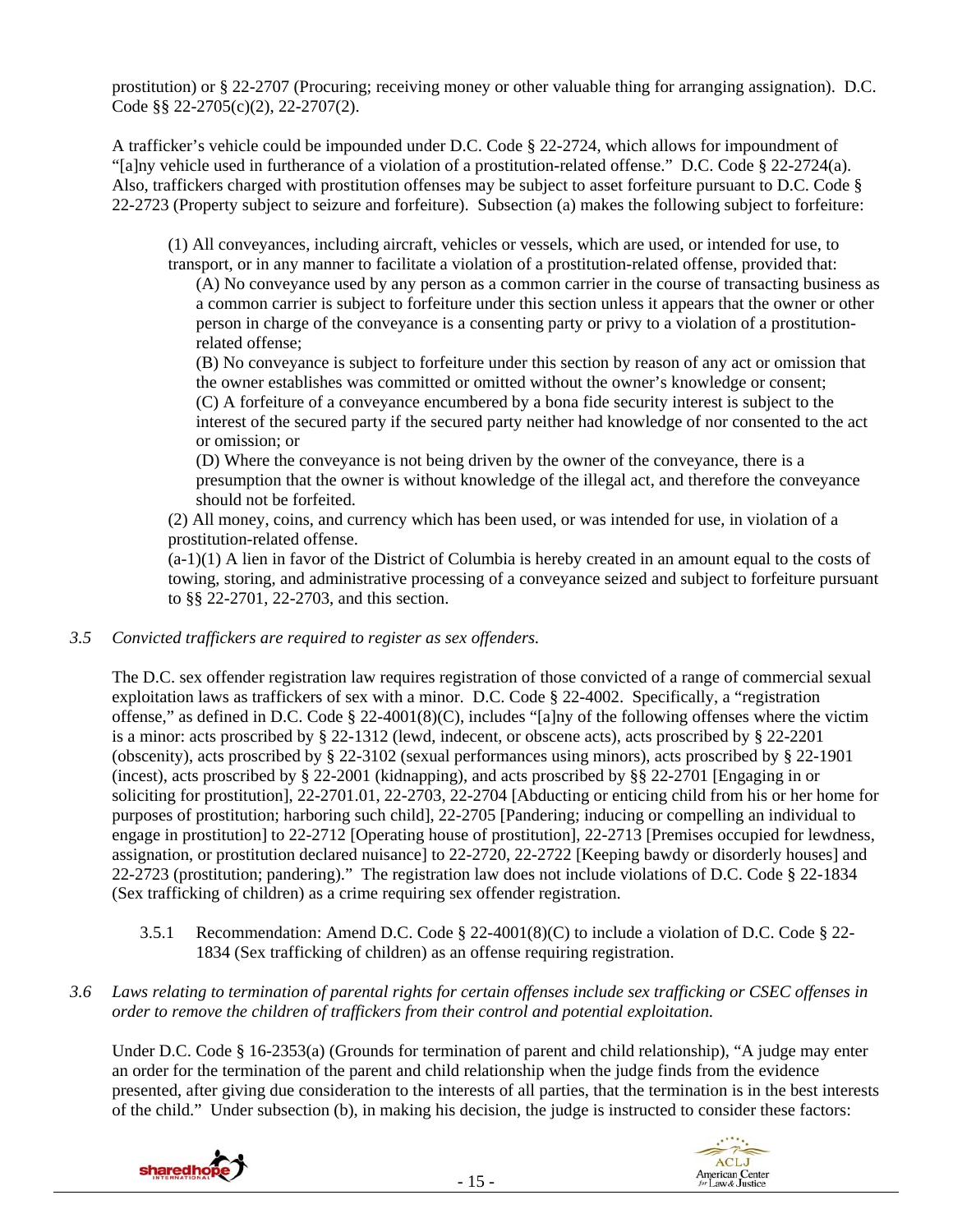(1) the child's need for continuity of care and caretakers and for timely integration into a stable and permanent home, taking into account the differences in the development and the concept of time of children of different ages;

(2) the physical, mental and emotional health of all individuals involved to the degree that such affects the welfare of the child, the decisive consideration being the physical, mental and emotional needs of the child;

(3) the quality of the interaction and interrelationship of the child with his or her parent, siblings, relative, and/or caretakers, including the foster parent;

(4) to the extent feasible, the child's opinion of his or her own best interests in the matter; and (5) evidence that drug-related activity continues to exist in a child's home environment after intervention and services have been provided pursuant to section 106(a) of the Prevention of Child Abuse and Neglect Act of 1977, effective September 23, 1977 (D.C. Law 2-22; § 4-1301.06(a)). Evidence of continued drug-activity shall be given great weight.

D.C. Code § 16-2354(b)(3)(C) outlines the grounds for filing a motion to terminate the parental relationship. Grounds exist if "[a] court of competent jurisdiction has determined that the parent has: (i) Committed murder of a child sibling or another child; (ii) Committed voluntary manslaughter of a child sibling or another child; (iii) Aided or abetted, attempted, conspired, or solicited to commit such a murder or such a voluntary manslaughter; or (iv) Committed a felony assault that has resulted in serious bodily injury to the child who is the subject of the petition, a child sibling, or another child."

3.6.1 Recommendation: Add D.C. Code § 22-1834 (Sex trafficking of children) to the list of crimes constituting grounds enumerated in D.C. Code  $\S$  16-2354(b)(3)(C) for petitioning to terminate parental rights.



. . .

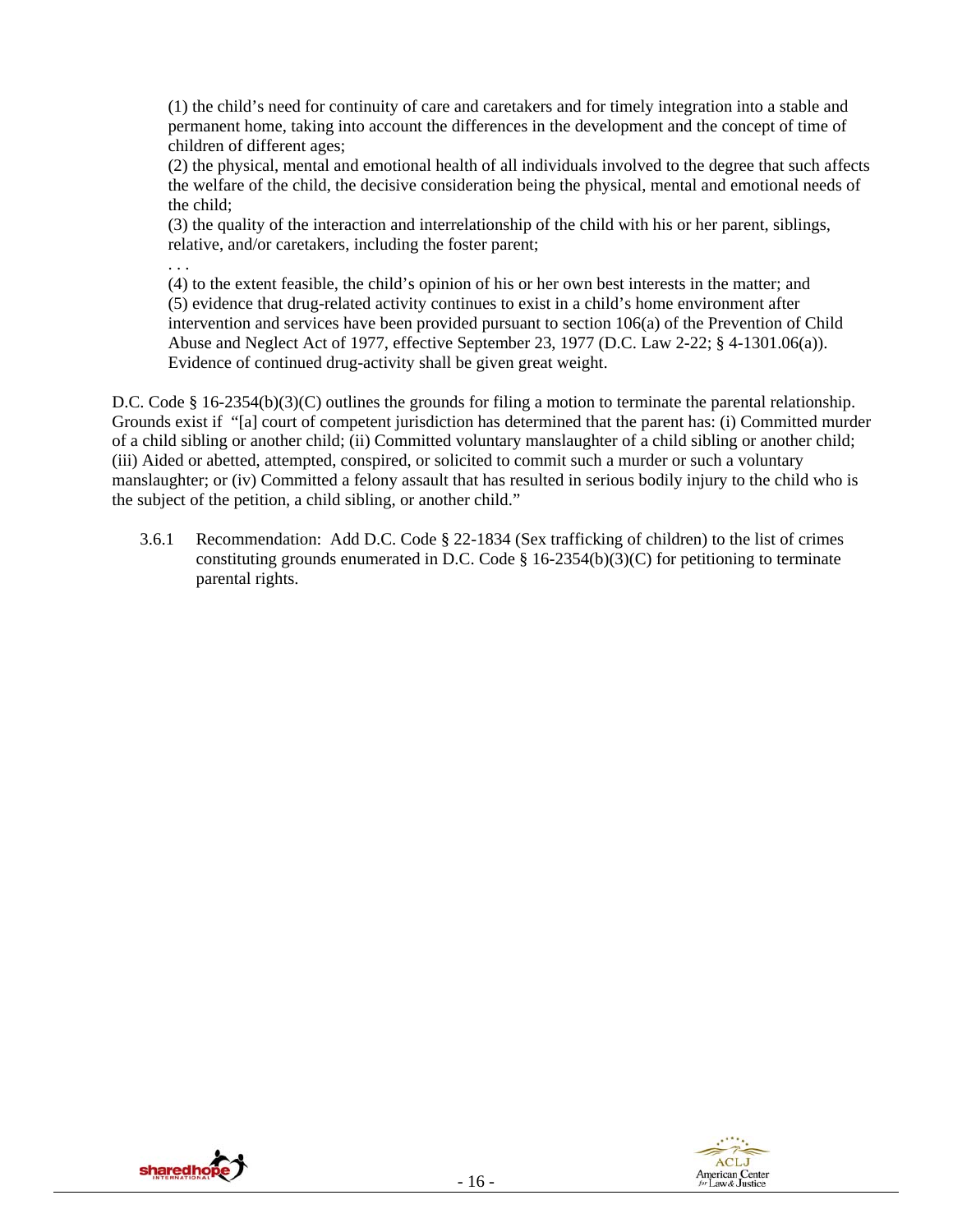## Framework Issue 4: Criminal provisions for facilitators

#### *Legal Components:*

- *4.1 The acts of assisting, enabling, or financially benefitting from child sex trafficking are included as criminal offenses in the state sex trafficking statute.*
- *4.2 Financial penalties, including asset forfeiture laws, are in place for those who benefit financially from or aid and assist in committing domestic minor sex trafficking.*

*\_\_\_\_\_\_\_\_\_\_\_\_\_\_\_\_\_\_\_\_\_\_\_\_\_\_\_\_\_\_\_\_\_\_\_\_\_\_\_\_\_\_\_\_\_\_\_\_\_\_\_\_\_\_\_\_\_\_\_\_\_\_\_\_\_\_\_\_\_\_\_\_\_\_\_\_\_\_\_\_\_\_\_\_\_\_\_\_\_\_\_\_\_\_* 

- *4.3 Promoting and selling child sex tourism is illegal.*
- *4.4 Promoting and selling child pornography is illegal.*

#### *Legal Analysis:*

*4.1 The acts of assisting, enabling, or financially benefitting from child sex trafficking are included as criminal offenses in the state sex trafficking statute.*

Facilitators of human trafficking can be charged under D.C. Code § 22-1836 (Benefitting financially from human trafficking), which states, "It is unlawful for an individual or business knowingly to benefit, financially or by receiving anything of value, from voluntarily participating in a venture which has engaged in any act in violation of § 22-1832 [Forced labor], § 22-1833 [Trafficking in labor or commercial sex acts], § 22-1834 [Sex trafficking of children], or § 22-1835 [Unlawful conduct with respect to documents in furtherance of human trafficking], knowing or in reckless disregard of the fact that the venture has engaged in the violation." Under D.C. Code § 22-1837(c) (Penalties), "Whoever violates § 22-1836 shall be fined or imprisoned up to the maximum fine or term of imprisonment for a violation of each referenced section." Additional facilitators could fall under D.C. Code § 22-1834(a), which includes those who "harbor" or "transport . . . by any means a person who will be caused as a result to engage in a commercial sex act . . . ."

A facilitator may also be charged under D.C. Code § 22-2711 (Procuring for third persons), which states, "Any person who, within the District of Columbia, shall receive any money or other valuable thing for or on account of procuring and placing in the charge or custody of another person for sexual intercourse, prostitution, debauchery, or other immoral purposes any individual shall be guilty of a felony and, upon conviction, shall be punished by imprisonment for not more than 5 years and by a fine of not more than \$ 1,000."

Similarly, a facilitator could also be charged with D.C. Code § 22-2712 (Operating house of prostitution), which criminalizes when an individual knowingly "accept[s], receive[s], lev[ies], or appropriate[s] any money or other valuable thing, without consideration other than the furnishing of a place for prostitution or the servicing of a place for prostitution, from the proceeds or earnings of any individual engaged in prostitution." If guilty of this crime, a facilitator faces possible imprisonment up to 5 years and a fine not to exceed \$1,000. D.C. Code § 22-2712.

*4.2 Financial penalties, including asset forfeiture laws, are in place for those who benefit financially from or aid and assist in committing domestic minor sex trafficking.* 

Convicted facilitators are subject to asset forfeiture for violating D.C. Code § 22-1836 (Benefitting financially from human trafficking). Under D.C. Code § 22-1838,

(a) In imposing sentence on any individual or business convicted of a violation of this chapter, the court shall order, in addition to any sentence imposed, that the individual or business shall forfeit to the District of Columbia:

(1) Any interest in any property, real or personal, that was used or intended to be used to commit or to facilitate the commission of the violation; and



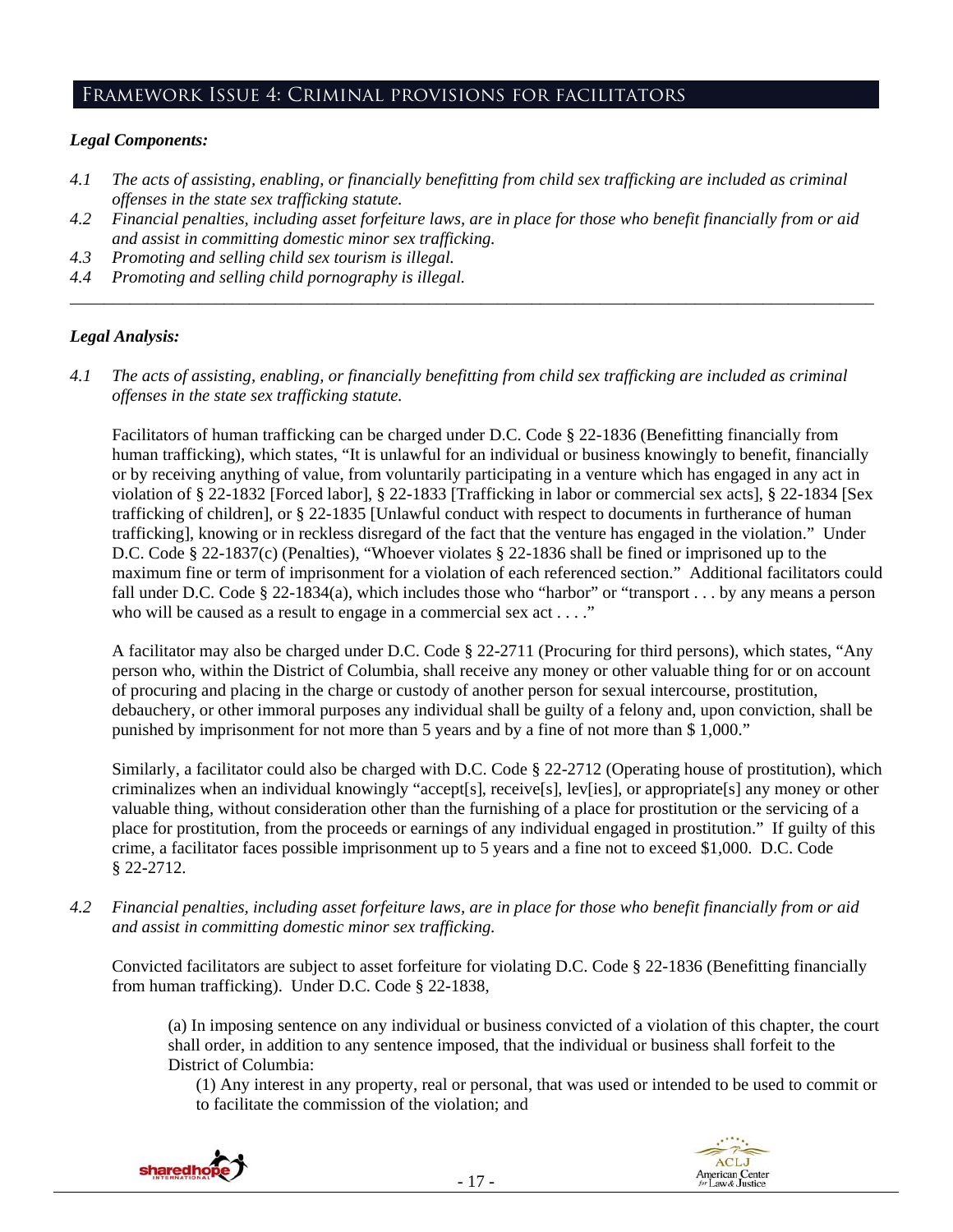(2) Any property, real or personal, constituting or derived from any proceeds that the individual or business obtained, directly or indirectly, as a result of the violation.

(b) The following shall be subject to forfeiture to the District of Columbia and no property right shall exist in them:

(1) Any property, real or personal, used or intended to be used to commit or to facilitate the commission of any violation of this chapter.

(2) Any property, real or personal, which constitutes or is derived from proceeds traceable to any violation of this chapter.

A facilitator's vehicle could be impounded under D.C. Code § 22-2724, which allows for impoundment of "[a]ny vehicle used in furtherance of a violation of a prostitution-related offense." D.C. Code § 22-2724(a). In addition, facilitators of child sex trafficking charged with prostitution offenses may be subject to asset forfeiture pursuant to D.C. Code § 22-2723 (Property subject to seizure and forfeiture). Subsection (a) makes the following subject to forfeiture:

(1) All conveyances, including aircraft, vehicles or vessels, which are used, or intended for use, to transport, or in any manner to facilitate a violation of a prostitution-related offense, provided that:

(A) No conveyance used by any person as a common carrier in the course of transacting business as a common carrier is subject to forfeiture under this section unless it appears that the owner or other person in charge of the conveyance is a consenting party or privy to a violation of a prostitutionrelated offense;

(B) No conveyance is subject to forfeiture under this section by reason of any act or omission that the owner establishes was committed or omitted without the owner's knowledge or consent; (C) A forfeiture of a conveyance encumbered by a bona fide security interest is subject to the interest of the secured party if the secured party neither had knowledge of nor consented to the act or omission; or

(D) Where the conveyance is not being driven by the owner of the conveyance, there is a presumption that the owner is without knowledge of the illegal act, and therefore the conveyance should not be forfeited.

(2) All money, coins, and currency which has been used, or was intended for use, in violation of a prostitution-related offense.

 $(a-1)(1)$  A lien in favor of the District of Columbia is hereby created in an amount equal to the costs of towing, storing, and administrative processing of a conveyance seized and subject to forfeiture pursuant to §§ 22-2701, 22-2703, and this section.

*4.3 Promoting and selling child sex tourism is illegal*.

D.C. does not have a specific sex tourism statute.

4.3.1 Recommendation: Enact a law prohibiting selling or offering to sell travel services that include or facilitate travel for the purpose of engaging in commercial sexual exploitation of a minor or prostitution of a minor, if occurring in the District of Columbia.

## *4.4 Promoting and selling child pornography is illegal.*

D.C. Code § 22-3102(a)(2) (Prohibited acts) criminalizes knowingly promoting child pornography and states, "A person is guilty of promoting a sexual performance by a minor when, knowing the character and content thereof, he or she produces, directs, or promotes any performance which includes sexual conduct by a person under 18 years of age." The definition of "promote" includes "to procure, manufacture, issue, sell, give, provide, lend, mail, deliver, transfer, transmute, publish or distribute, circulate, disseminate, present, exhibit, or advertise, or to offer or agree to do the same." D.C. Code § 22-3101(4). A first time offense results in a fine up to \$5,000, imprisonment not to exceed 10 years, or both. D.C. Code § 22-3103(1). Second and subsequent offenses result in a fine up to \$15,000, imprisonment up to 20 years, or both. D.C. Code § 22-3103(2).



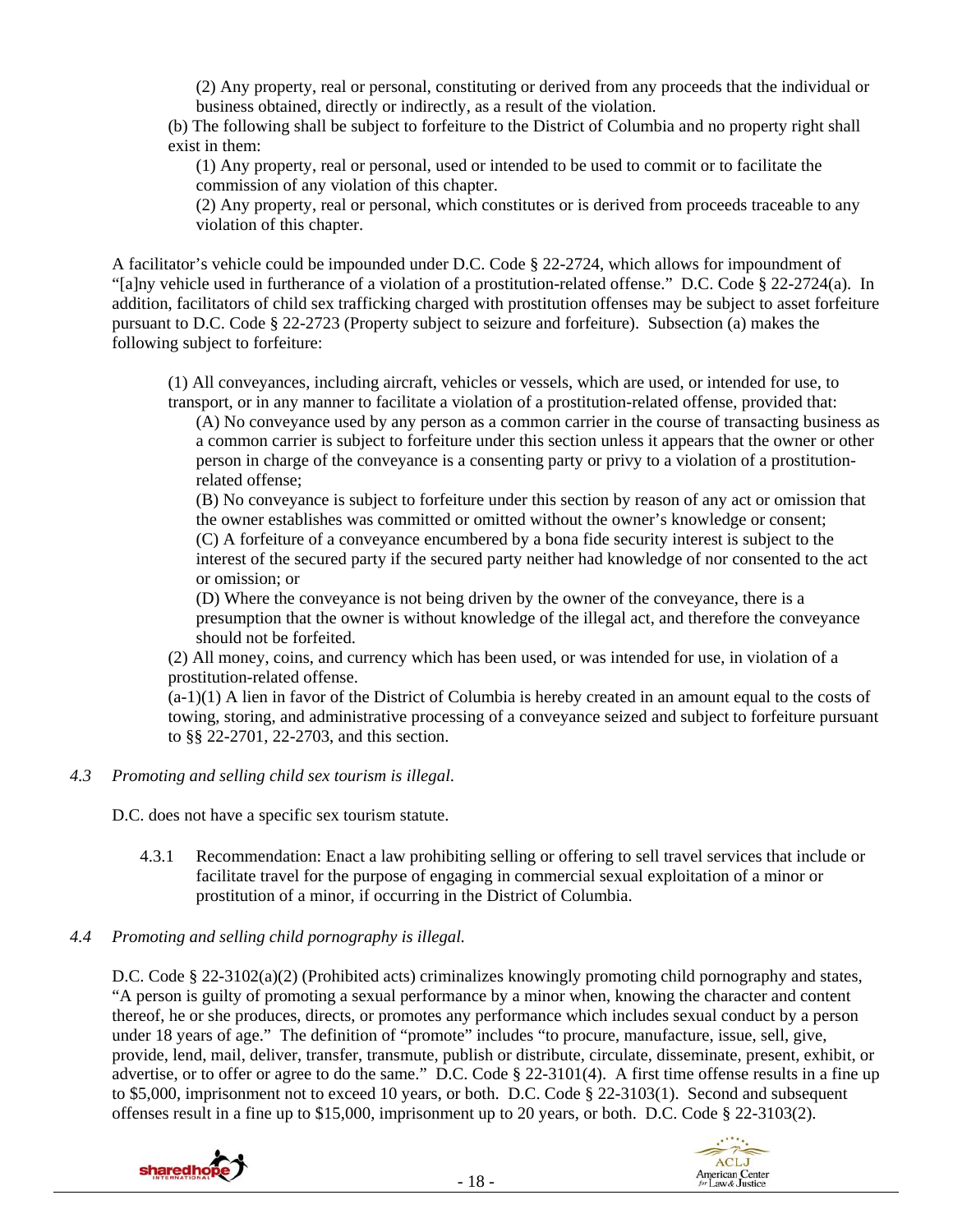## Framework Issue 5: Protective provisions for the child victims

#### *Legal Components:*

- *5.1 A victim of domestic minor sex trafficking or CSEC is defined as a victim for purposes of qualifying for crime victims' compensation and other victim benefits.*
- *5.2 The state sex trafficking statute expressly prohibits a defendant from raising consent of the minor to the commercial sex acts as a defense.*
- *5.3 Prostitution laws apply only to adults, making minors under 18 specifically immune from this offense.*
- *5.4 Commercially sexually exploited children are provided with a child protection response, including specialized shelter and services, and are not detained in juvenile detention facilities.*
- *5.5 Commercial sexual exploitation or sex trafficking is identified as a type of abuse and neglect within child protection statutes.*
- *5.6 The definition of "caregiver" (or similar term) in the child welfare statutes is broad enough to include a trafficker who has custody or control of a child in order to bring a trafficked child into the protection of child protective services.*
- *5.7 Crime victims' compensation is specifically available to a child victim of sex trafficking or CSEC without regard to ineligibility factors.*
- *5.8 Victim-friendly procedures and protections are provided in the trial process for minors under 18.*
- *5.9 Expungement or sealing of juvenile arrest or criminal records resulting from arrests or adjudications for prostitution-related offenses committed as a result of, or in the course of, the commercial sexual exploitation of a minor is available within a reasonable time after turning 18.*
- *5.10 Victim restitution and civil remedies are authorized by law for minor victims of sex trafficking or CSEC.*
- *5.11 Statutes of limitations for civil and criminal actions for child sex trafficking or CSEC offenses are eliminated or lengthened sufficiently to allow prosecutors and victims a realistic opportunity to pursue criminal action and legal remedies.*

*\_\_\_\_\_\_\_\_\_\_\_\_\_\_\_\_\_\_\_\_\_\_\_\_\_\_\_\_\_\_\_\_\_\_\_\_\_\_\_\_\_\_\_\_\_\_\_\_\_\_\_\_\_\_\_\_\_\_\_\_\_\_\_\_\_\_\_\_\_\_\_\_\_\_\_\_\_\_\_\_\_\_\_\_\_\_\_\_\_\_\_\_\_* 

## *Legal Analysis:*

*5.1 A victim of domestic minor sex trafficking or CSEC is defined as a victim for purposes of qualifying for crime victims' compensation and other victim benefits.* 

Under D.C. Code § 22-1841(a)(3) (Data collection and dissemination), "victim" is defined as "any person who has suffered a physical, mental, or emotional injury as a direct or indirect result of human trafficking or a human trafficking-related crime." "Human trafficking-related crimes" is defined as "pimping, pandering, procuring, operating a house of prostitution, keeping a bawdy or disorderly house, possessing a sexual performance by a minor, visa fraud, document fraud, and assisting in unlawful entry into the United States, as well as violations of §§ 22-1832 [Forced labor], 22-1833 [Trafficking in labor or commercial sex acts], 22-1834 [Sex trafficking of children], 22-1835 [Unlawful conduct with respect to documents in furtherance of human trafficking], and 22- 1836 [Benefitting financially from human trafficking]." D.C. Code § 22-1841(a)(2).

Furthermore, under the Victim's Bill of Rights, "victim" is defined as including "a person who or entity which has suffered direct physical, emotional, or pecuniary harm: (i) As a result of the commission of any felony or violent misdemeanor in violation of any criminal statute in the District of Columbia." D.C. Code § 23-  $1905(2)(A)(i)$ .

Even further, victims of trafficking offenses committed by other minors are considered victims in proceedings related to "delinquency, neglect, or need of supervision" for crimes committed by minors. D.C. Code § 16-2301(41)(A) defines "victim" as "any person, organization, partnership, business, corporation, agency or governmental entity: (i) against whom a crime, delinquent act, or an attempted crime or delinquent act has been committed; (ii) who suffers any physical or mental injury as a result of a crime, delinquent act, or an attempted crime or delinquent act; (iii) who may have been exposed to the HIV/AIDS virus as a result of a crime,



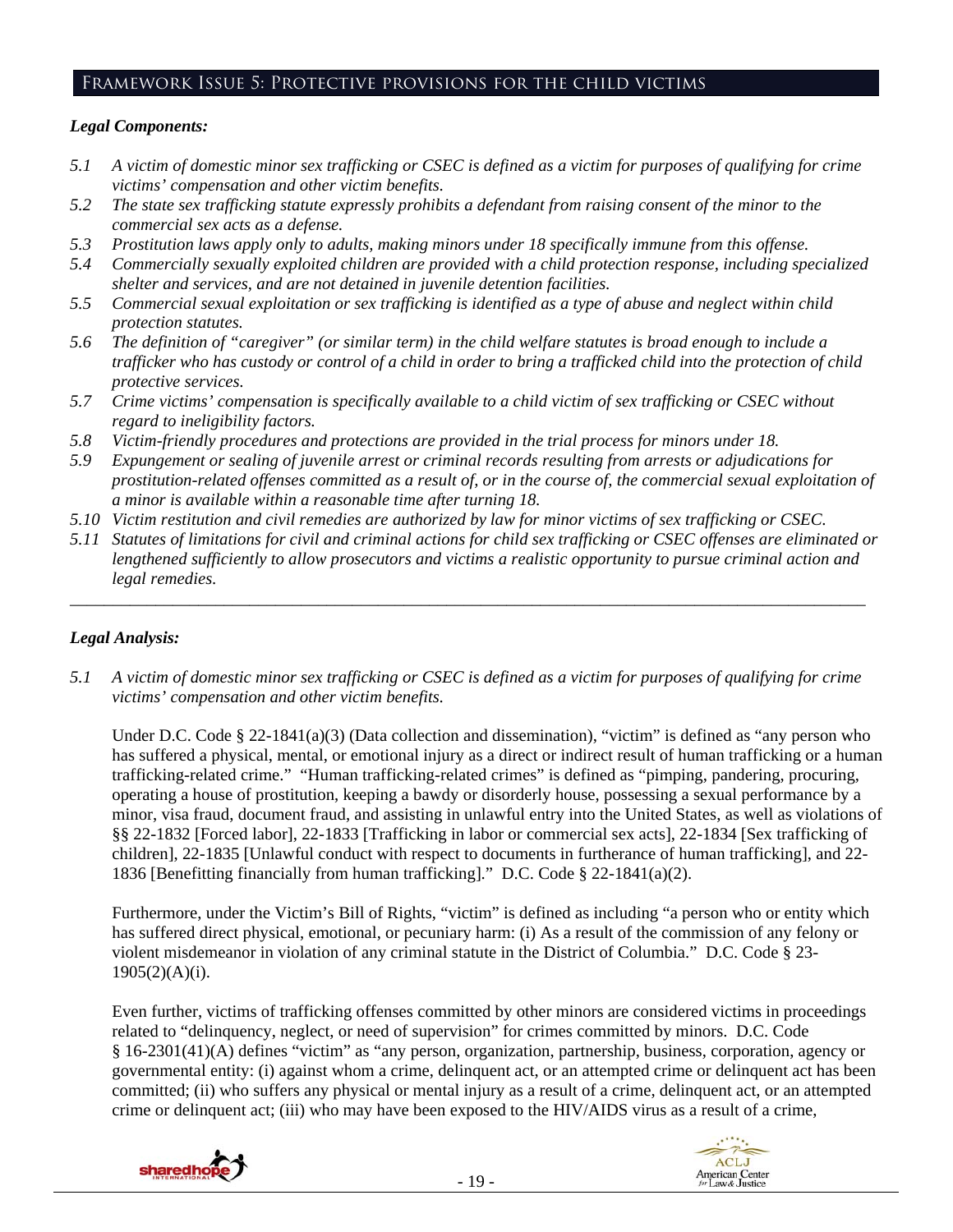delinquent act, or an attempted crime or delinquent act; or (iv) who suffers any loss of property, including pecuniary loss, as a result of a crime, delinquent act, or an attempted crime or delinquent act." D.C. Code § 16-2301(41)(A). However, for the purposes of these "delinquency, neglect, or need of supervision" statutes, the definition of "victim" excludes "any person who committed or aided or abetted in the commission of the crime, delinquent act, or attempted crime or delinquent act." D.C. Code § 16-2301(41)(B). As a result, some domestic minor sex trafficking victims may forfeit victim status (for purposes of  $\S 16-2301(41)(A)$ ) if they are seen to aid their own victimization through violating prostitution statutes.

- 5.1.1 Recommendation: Amend D.C. Code § 16-2301(41)(B) to provide an exception for victims of domestic minor sex trafficking who are used to engage in criminal offenses or delinquencies through the course of their victimization.
- *5.2 The state sex trafficking statute expressly prohibits a defendant from raising consent of the minor to the commercial sex acts as a defense.*

D.C. Code § 22-1834 (Sex trafficking of children), § 22-1833 (Trafficking in labor or commercial sex acts), § 22-2704 (Abducting or enticing child from his or her home for purposes of prostitution), and § 22-2705 (Pandering; inducing or compelling an individual to engage in prostitution) do not refer to a defense based on the minor's consent to the commercial sex act. However, the code does not specifically prohibit a defendant from raising such a defense.

In contrast, D.C. Code § 22-3011 (Defenses to child sexual abuse and sexual abuse of a minor) specifically prohibits a consent defense (and a mistake of age defense) "to a prosecution under §§ 22-3008 to 22-3010.01 [First and second degree child sexual abuse, first and second degree sexual abuse of a minor, first and second degree sexual abuse of a secondary education student, enticing a child or minor, and misdemeanor sexual abuse of a child or minor], prosecuted alone or in conjunction with charges under § 22-3018 [Attempts to commit sexual offenses] or § 22-403 [Assault with intent to commit any other offense]." D.C. Code § 22-3011(a).

- 5.2.1 Recommendation: Enact a provision specifically prohibiting a defense to any commercial sexual crime against a minor under 18 based on consent of the child to the sex act.
- *5.3 Prostitution laws apply only to adults, making minors under 18 specifically immune from this offense.*

Prostitution laws do not make minors immune from prosecution for violations of D.C. Code § 22-2701 (Engaging in prostitution or soliciting for prostitution). D.C. Code § 22-2701(a) makes it "unlawful for any person to engage in prostitution" and does not provide any exceptions to prosecution. If convicted, for a first offense, a minor could be fined up to \$500, imprisonment up to 90 days, or both. D.C. Code § 22-  $2701(b)(1)(A)$ . A second conviction could result in a fine up to \$1,000, imprisonment up to 180 days, or both. D.C. Code § 22-2701(b)(1)(B). For subsequent convictions, a person can be imprisoned up to 2 years, fined up to \$4,000, or both. D.C. Code § 22-2701(b)(2).

- 5.3.1 Recommendation: Amend D.C. Code § 22-2701 to make the law inapplicable to minors.
- *5.4 Commercially sexually exploited children are provided with a child protection response, including specialized shelter and services, and are not detained in juvenile detention facilities.*

The human trafficking laws and the CSEC laws do not refer to a specific protective response for child victims of these crimes. However, the domestic minor sex trafficking victim could enter the child protective system through various avenues.

A commercially sexually exploited child could fall within multiple categories allowing for intervention, including "delinquent child," "child in need of supervision," or "neglected child." A "delinquent child" is one "who has committed a delinquent act and is in need of care or rehabilitation." D.C. Code § 16-2301(6). A



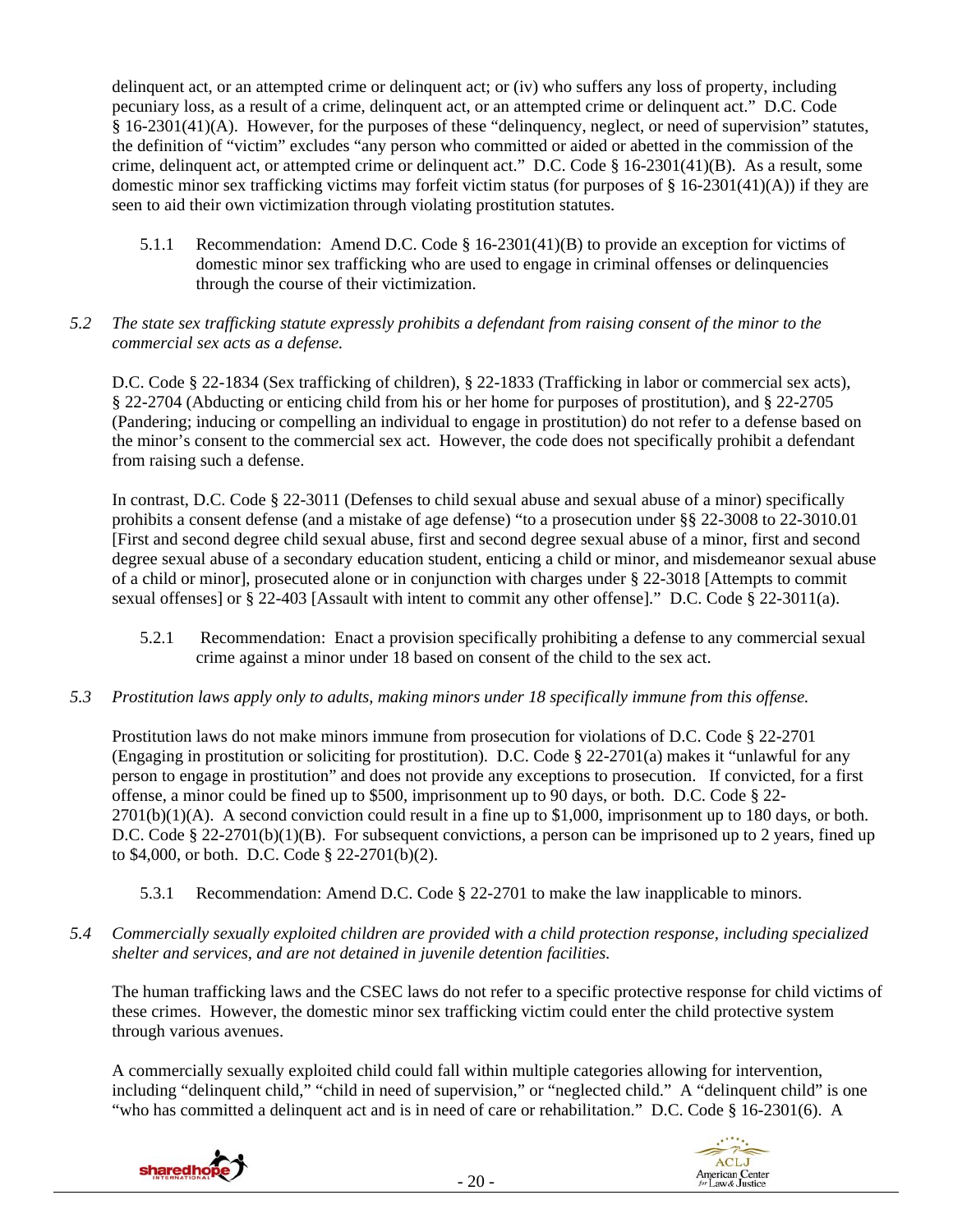delinquent act includes "an act designated as an offense under the law of the District of Columbia, or of a State if the act occurred in a State, or under Federal law." D.C. Code § 16-2301(7).<sup>28</sup> Therefore, a minor could be deemed a delinquent for committing a violation of D.C. Code § 22-2701 (Engaging in prostitution or soliciting for prostitution).

In contrast, a "child in need of supervision" is defined as a child who is "(A)(i) subject to compulsory school attendance and [is] habitually truant from school without justification; (ii) has committed an offense committable only by children; or (iii) is habitually disobedient of the reasonable and lawful commands of his parent, guardian, or other custodian and is ungovernable; and (B) is in need of care or rehabilitation." D.C. Code § 16-2301(8).

D.C. Code § 4-1321.02(a) (Persons required to make reports; procedure) states, "Notwithstanding § 14-307 [Physicians and mental health professionals], any person specified in subsection (b)<sup>29</sup> of this section who knows or has reasonable cause to suspect that a child known to him or her in his or her professional or official capacity has been or is in immediate danger of being a mentally or physically abused or neglected child, as defined in § 16-2301(9), shall immediately report or have a report made of such knowledge or suspicion to either the Metropolitan Police Department of the District of Columbia or the Child and Family Services Agency." Subsection (e) states in part, "Notwithstanding § 14-307, any person specified in subsection (b) of this section who knows or has reasonable cause to suspect that a child known to him or her in his or her professional or official capacity has been, or is in immediate danger of being, the victim of 'sexual abuse' or 'attempted sexual abuse' prohibited by § 22-3001 et seq.; or that the child was assisted, supported, caused, encouraged, commanded, enabled, induced, facilitated, or permitted to become a prostitute, as that term is defined in § 22-  $2701.01(3)$ ; ... shall immediately report or have a report made of such knowledge, information, or suspicion to the Metropolitan Police Department or the Child and Family Services Agency."

Pursuant to D.C. Code  $\S$  16-2301(9)(A), a "neglected child" is defined as a minor:

(i) who has been abandoned or abused by his or her parent, guardian, or custodian, or whose parent, guardian, or custodian has failed to make reasonable efforts to prevent the infliction of abuse upon the child. For the purposes of this sub-subparagraph, the term "reasonable efforts" includes filing a petition for civil protection from intrafamily violence pursuant to § 16-1003 [Petition for civil protection]; (ii) who is without proper parental care or control, subsistence, education as required by law, or other care or control necessary for his or her physical, mental, or emotional health, and the deprivation is not due to the lack of financial means of his or her parent, guardian, or custodian;

. . .

(v) who is in imminent danger of being abused and another child living in the same household or under the care of the same parent, guardian, or custodian has been abused;

Persons required to report such abuse or neglect shall include Child and Family Services Agency employees, agents, and contractors, and every physician, psychologist, medical examiner, dentist, chiropractor, registered nurse, licensed practical nurse, person involved in the care and treatment of patients, law-enforcement officer, humane officer of any agency charged with the enforcement of animal cruelty laws, school official, teacher, athletic coach, Department of Parks and Recreation employee, public housing resident manager, social service worker, day care worker, human trafficking counselor as defined in § 14-311(2), and domestic violence counselor as defined in § 14-310(a)(2), and mental health professional as defined in § 7-1201.01(11). Such persons are not required to report when employed by a lawyer who is providing representation in a criminal, civil, including family law, or delinquency matter and the basis for the suspicion arises solely in the course of that representation. Whenever a person is required to report in his or her capacity as a member of the staff of a hospital, school, social agency or similar institution, he or she shall immediately notify the person in charge of the institution or his or her designated agent who shall then be required to make the report. The fact that such a notification has been made does not relieve the person who was originally required to report from his or her duty under subsection (a) of this section of having a report made promptly to the Metropolitan Police Department of the District of Columbia or the Child and Family Services Agency.





  $2<sup>28</sup>$  Pursuant to the definition, "Traffic offenses shall not be deemed delinquent acts unless committed by an individual who is under the age of sixteen." D.C. Code § 16-2301(7).

<sup>29</sup> D.C. Code § 4-1321.02 (b) states,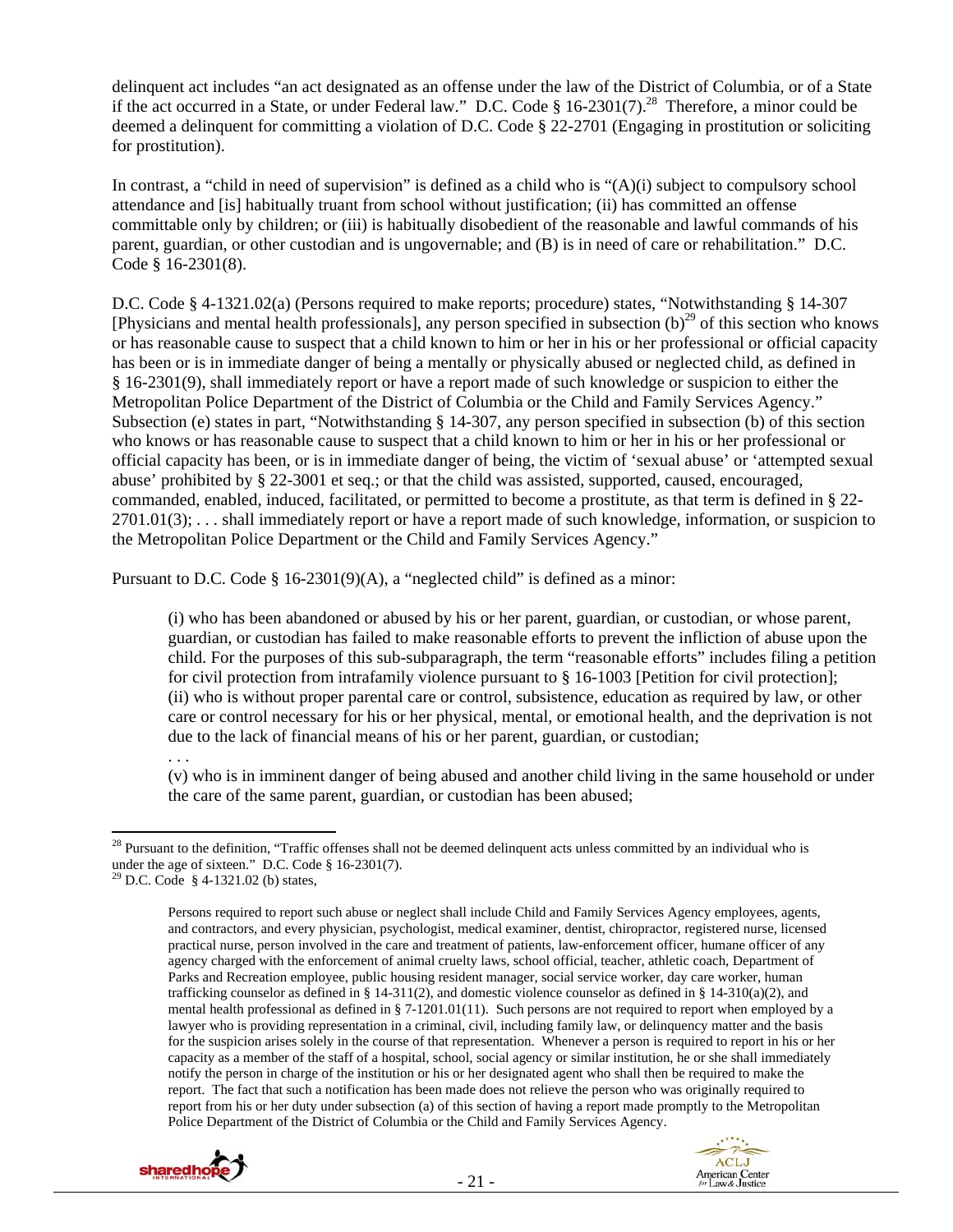(vi) who has received negligent treatment or maltreatment from his or her parent, guardian, or custodian;

. . . .

D.C. Code § 16-2309 outlines the ways a child can be taken into custody:

(a) A child may be taken into custody –

(1) pursuant to order of the Division under section 16-2306 [Service of summons and petition] or 16-2311 [Release or delivery to Family Division];

(2) by a law enforcement officer when he has reasonable grounds to believe that the child has committed a delinquent act;

(3) by any employee of the Agency authorized to do so, or a law enforcement officer, when he or she has reasonable grounds to believe that the child is in immediate danger from his or her surroundings and that the removal of the child from his or her surroundings is necessary; (4) by any employee of the Agency authorized to do so, or a law enforcement officer, after he or she has consulted with the Director of the Agency, or his or her designee, pursuant to § 4-1301.07(b) when the employee or the officer has reasonable grounds to believe that the child is suffering from illness or injury or otherwise is endangered and that the child's removal from his or her surroundings is necessary;

(5) by a law enforcement officer when he has reasonable grounds to believe that the child has run away from his parent, guardian, or other custodian;

. . .

(7) by a law enforcement officer when the officer has reasonable grounds to believe that the child, who is not in school on a day when school is in session, is of compulsory school age as required by section 1(a) of An Act To provide for compulsory school attendance, for the taking of a school census in the District of Columbia, and for other purposes, approved February 4, 1925 (43 Stat. 806; § 38-202);

(8) by the Director of Social Services, pursuant to section 16-2337 [Additional Powers of the Director of Social Services]

(9) by a law enforcement officer when the officer has reasonable grounds to believe that the child has violated a court order; or

. . . .

Under D.C. Code § 16-2310(a) (Criteria for detaining children), a child cannot be placed into detention before a "factfinding hearing or a dispositional hearing unless he is alleged to be delinquent or in need of supervision and unless it appears from available information that detention is required—(1) to protect the person or property of others or of the child, or (2) to secure the child's presence at the next court hearing." D.C. Code § 16-  $2310(a)$ . At the detention or shelter care hearing, the court uses the circumstances listed in § 16-2310(b) (Criteria for detaining children) to evaluate whether the child should receive detention or shelter care. D.C. Code § 16-2312(d)(1). Under D.C. Code § 16-2310(b), "A child shall not be placed in shelter care prior to a factfinding hearing or a dispositional hearing unless it appears from available information that shelter care is required—(1) to protect the person of the child, or (2) because the child has no parent, guardian, custodian, or other person or agency able to provide supervision and care for him, and the child appears unable to care for himself and that (3) no alternative resources or arrangements are available to the family that would adequately safeguard the child without requiring removal." D.C. Code § 16-2310(b).

Additionally, pursuant to D.C. Code § 16-2313(b) (Place of detention or shelter), "[a] child who is alleged to be in need of supervision or . . . alleged to be delinquent and who is in custody may be detained at any time prior to disposition only in— (1) a foster home; (2) a group home, youth shelter, or other appropriate home for allegedly delinquent children; or (3) a detention home for allegedly delinquent children or children alleged to be in need of supervision, designated by the Division, including an appropriate facility operated by the District of Columbia." However, "Unless the Division shall by order so authorize, no child may be detained in a facility described in paragraph (3) if it would result in his commingling with children who have been adjudicated



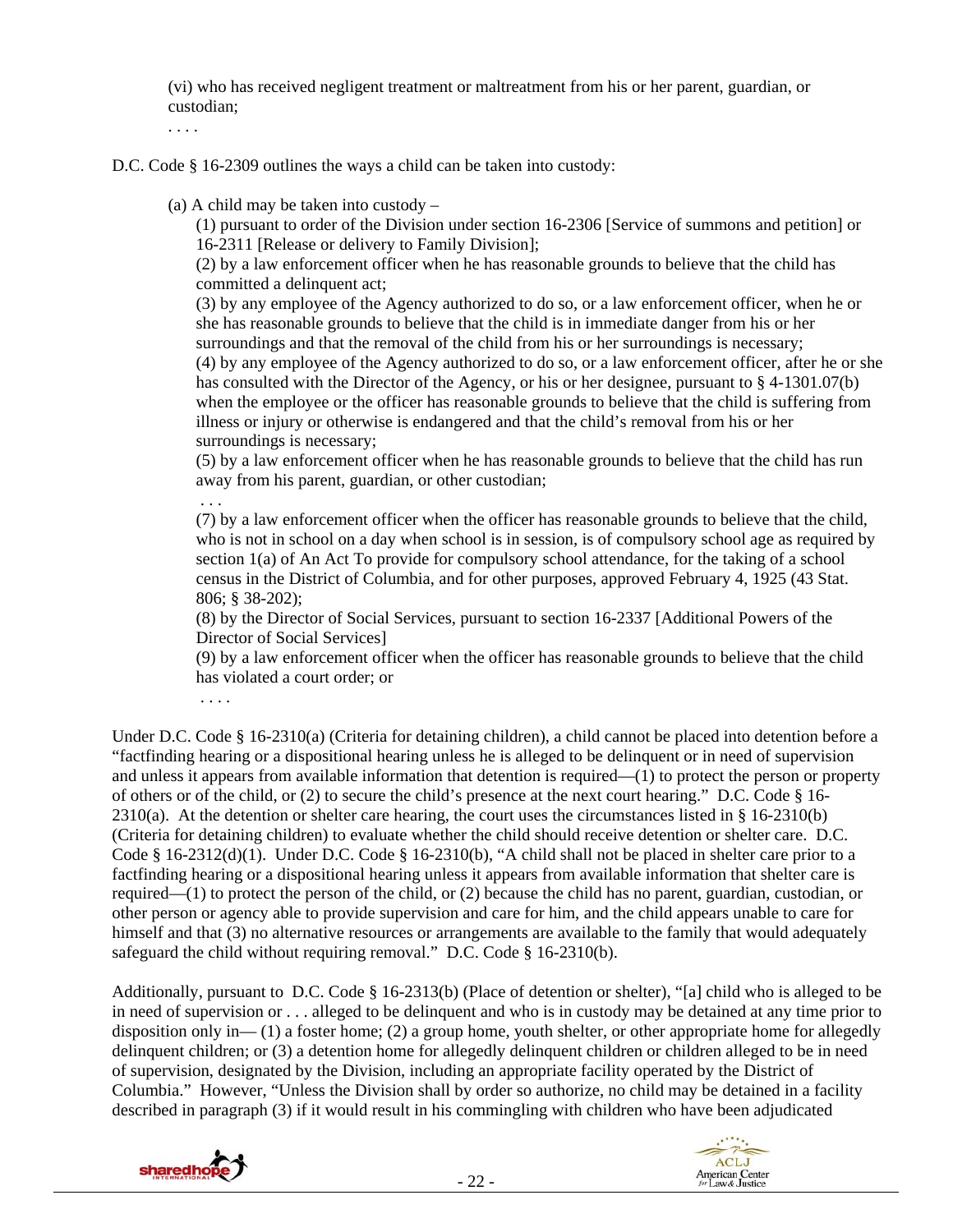delinquent and committed by order of the Division." D.C. Code § 16-2313(b). Additionally, under D.C. Code § 16-2313(a), "No child alleged to be neglected may be placed in a facility described in paragraph (3) of subsection (b) of this section." However, in a few instances some minors could be held in an adult detention facility. Pursuant to D.C. Code § 16-2313,

(d) Except as provided in subsection (e), no child under eighteen years of age may be detained in a jail or other facility for the detention of adults, unless transferred as provided in section 16-2307 [Transfer for criminal prosecution]. The appropriate official of a jail or other facility for the detention of adults shall inform the Superior Court immediately when a child under the age of eighteen years is received there (other than by transfer) and shall

(1) deliver him to the Director of Social Services upon request, or

(2) transfer him to a detention facility described in subsection (b)(3).

(e) A child sixteen years of age or older who is alleged to be delinquent and who is in detention, whose conduct constitutes a menace to other children, and who cannot be controlled, may on order of the Division be transferred to a place of detention for adults, but shall be kept separate from adults.

When a dispositional hearing is held, and after a child is found to be neglected, delinquent, or in need of supervision, the court will determine the actions taken in relation to the child pursuant to D.C. Code § 16-2320 (Disposition of child who is neglected, delinquent, or in need of supervision) and considering the "best interest of the child." When found to be delinquent, the child may be permitted to, among other things, remain in the custody of the child's parents or other relatives, enter protective supervision, a child placement agency, or have legal custody transferred "to a public agency for the care of delinquent children." D.C. Code § 16-2320(a), (c). If the court finds that the child is neglected, the court may decide whether it is in the best interest of the child to, among other things, remain in the custody of the child's parents or other relatives, enter protective supervision, or transfer custody to an agency responsible for the care of neglected children or a child placement agency. D.C. Code § 16-2320(a). If at the dispositional hearing, the court finds the child is in need of supervision, but not a delinquent, the child may not be placed in an institution for delinquent children. D.C. Code § 16- 2320(d). As a child in need of supervision, the child may be permitted to remain in the custody of the child's parents or other relatives, enter protective supervision, a child placement agency, or have legal custody transferred "to a public agency for the care of delinquent children." D.C. Code § 16-2320(a), (c).

Additionally, pursuant to D.C. Code § 16-2307, the case may be transferred for criminal prosecution if requested by the Attorney General and, among other things, the minor is between 16 and 18 and is already "under commitment to an agency or institution as a delinquent child." D.C. Code  $\S$  16-2307(a)(2).

- 5.4.1 Recommendation: Enact a law directing that any minor involved in prostitution under D.C. Code § 22-2701 (Engaging in prostitution or soliciting for prostitution) or who is a victim of trafficking of persons for commercial sexual exploitation under D.C. Code § 22-1834 (Sex trafficking of children) be routed to child protective services instead of the criminal justice system.
- *5.5 Commercial sexual exploitation or sex trafficking is identified as a type of abuse and neglect within child protection statutes.*

The term "abused" for the purpose of abused child, means "(i) infliction of physical or mental injury upon a child; (ii) sexual abuse or exploitation of a child; or (iii) negligent treatment or maltreatment of a child." D.C. Code § 16-2301(23)(A) (Definitions) [Proceedings regarding delinquency, neglect, or need of supervision]. Sexual exploitation occurs when "a parent, guardian, or other custodian allows a child to engage in prostitution as defined in  $\dots$  [now D.C. Code § 22-2701.01(3) (Definitions)], or means a parent, guardian, or other custodian engages a child or allows a child to engage in obscene or pornographic photography, filming, or other forms of illustrating or promoting sexual conduct as defined in ... (... D.C. Code § 22-3101(5) [Definitions--Sexual performances using minors])." D.C. Code § 16-2301(25). Therefore, by the inclusion of both D.C. Code § 22-2701.01(3) (Definitions) [Prostitution; pandering] and D.C. Code § 22-3101(5) (Definitions) [Sexual



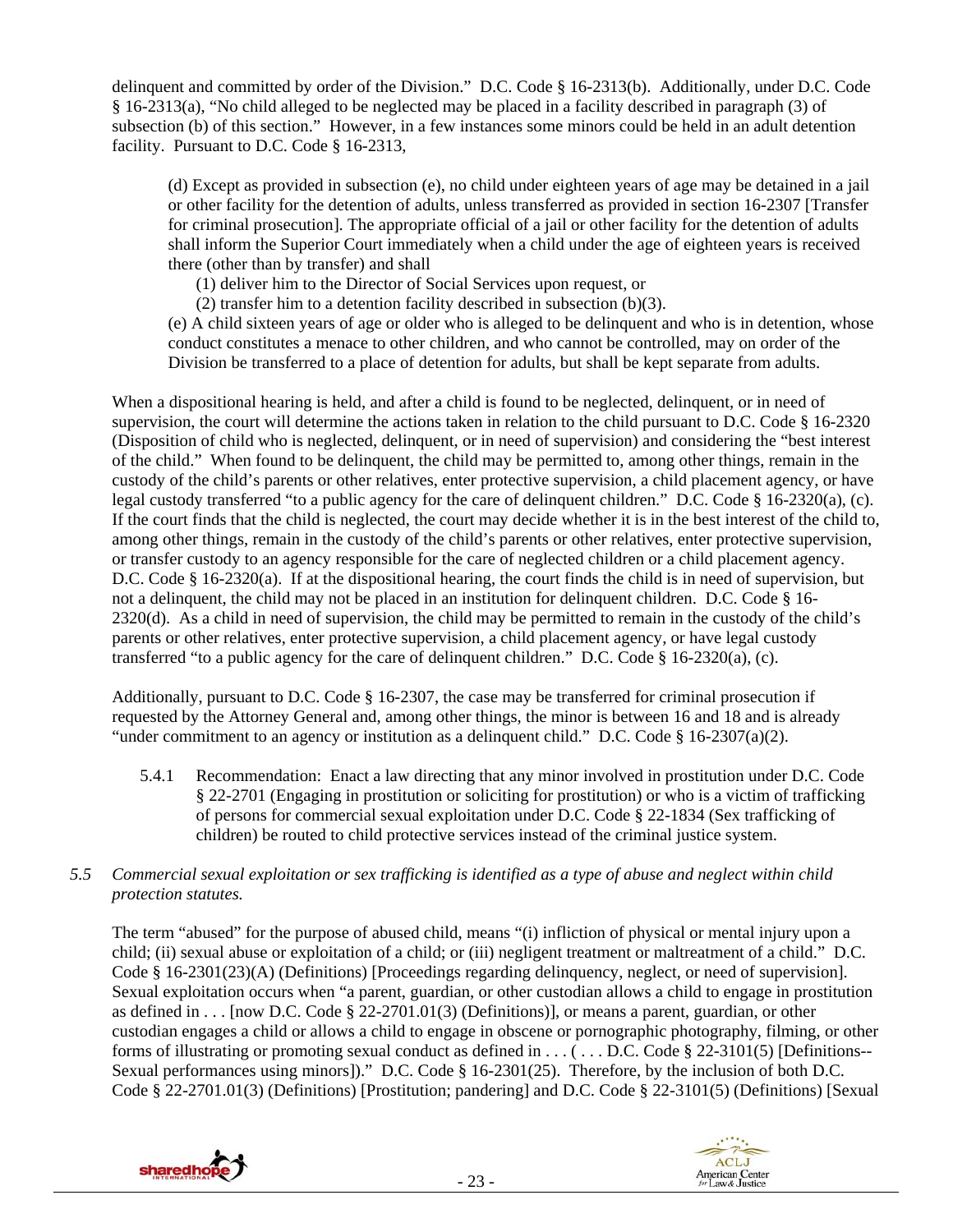performances using minors], domestic minor sex trafficking victims are included within the definition of an abused child.

Additionally, under D.C. Code § 16-2301(9)(A) (Definitions) [Proceedings regarding delinquency, neglect, or need of supervision], "neglected child" is defined as a child

(i) who has been abandoned or abused by his or her parent, guardian, or custodian, or whose parent, guardian, or custodian has failed to make reasonable efforts to prevent the infliction of abuse upon the child. For the purposes of this sub-subparagraph, the term "reasonable efforts" includes filing a petition for civil protection from intrafamily violence pursuant to § 16-1003;

(ii) who is without proper parental care or control, subsistence, education as required by law, or other care or control necessary for his or her physical, mental, or emotional health, and the deprivation is not due to the lack of financial means of his or her parent, guardian, or custodian;

. . .

(v) who is in imminent danger of being abused and another child living in the same household or under the care of the same parent, guardian, or custodian has been abused;

(vi) who has received negligent treatment or maltreatment from his or her parent, guardian, or custodian;

. . . .

- 5.5.1 Recommendation: Amend the definition of "custodian" in D.C. Code § 16-2301(12) to include persons in control of a child in order to reach a trafficker and allow CPS to remove the child.
- *5.6 The definition of "caregiver" (or similar term) in the child welfare statutes is broad enough to include a trafficker who has custody or control of a child in order to bring a trafficked child into the protection of child protective services.*

"Custodian" is defined as "a person or agency, other than a parent or legal guardian: (A) to whom the legal custody of a child has been granted by the order of a court; (B) who is acting in loco parentis;<sup>30</sup>or (C) who is a day care provider or an employee of a residential facility, in the case of the placement of an abused or neglected child." D.C. Code § 16-2301(12).

*5.7 Crime victims' compensation is specifically available to a child victim of sex trafficking or CSEC without regard to ineligibility factors.* 

D.C. Code § 4-501 (Definitions), provides the definitions for the chapter on "compensation of victims of violent crime." That section defines "victim" for the purposes of crime victims' compensation to include "a person who suffers personal injury or death in the District of Columbia . . . as a direct result of: (A) A crime; (B) Assisting lawfully to apprehend a person reasonably suspected of committing or attempting to commit a crime; (C) Assisting a person against whom a crime has been committed or attempted, if the assistance was rendered in a reasonable manner; (D) Attempting to prevent the commission of a crime . . . ." D.C. Code § 4-501(14). D.C. Code § 4-501(6) defines both "crime of violence" and "crime" in part as "the offense of, or the attempt to commit the offense of . . . sexual abuse, kidnapping, . . . cruelty to children, . . . benefitting financially from human trafficking, using a minor in a sexual performance, promoting a sexual performance by a minor, attending or possessing a sexual performance by a minor, trafficking in labor or commercial sex acts, sex trafficking of children, a felony violation of an act codified in Chapter 27 of Title 22 of the District of Columbia Code, where a person was compelled to engage in prostitution or was a minor . . . . These terms include an

 $30$  The term "in loco parentis" is not statutorily defined. However, various cases provide definitions for in loco parentis. The District of Columbia Court of Appeals has stated, "'The term "*in loco parentis*," according to its generally accepted common law meaning, refers to a person who has put himself in the situation of a lawful parent by assuming the obligations incident to the parental relation without going through the formalities necessary to legal adoption. It embodies the two ideas of assuming the parental status and discharging the parental duties." Fuller v. Fuller, 247 A.2d 767, 770 (D.C. 1968) (quoting Niewiadomski v. United States, 159 F.2d 683, 686 (6th Cir. 1947)).



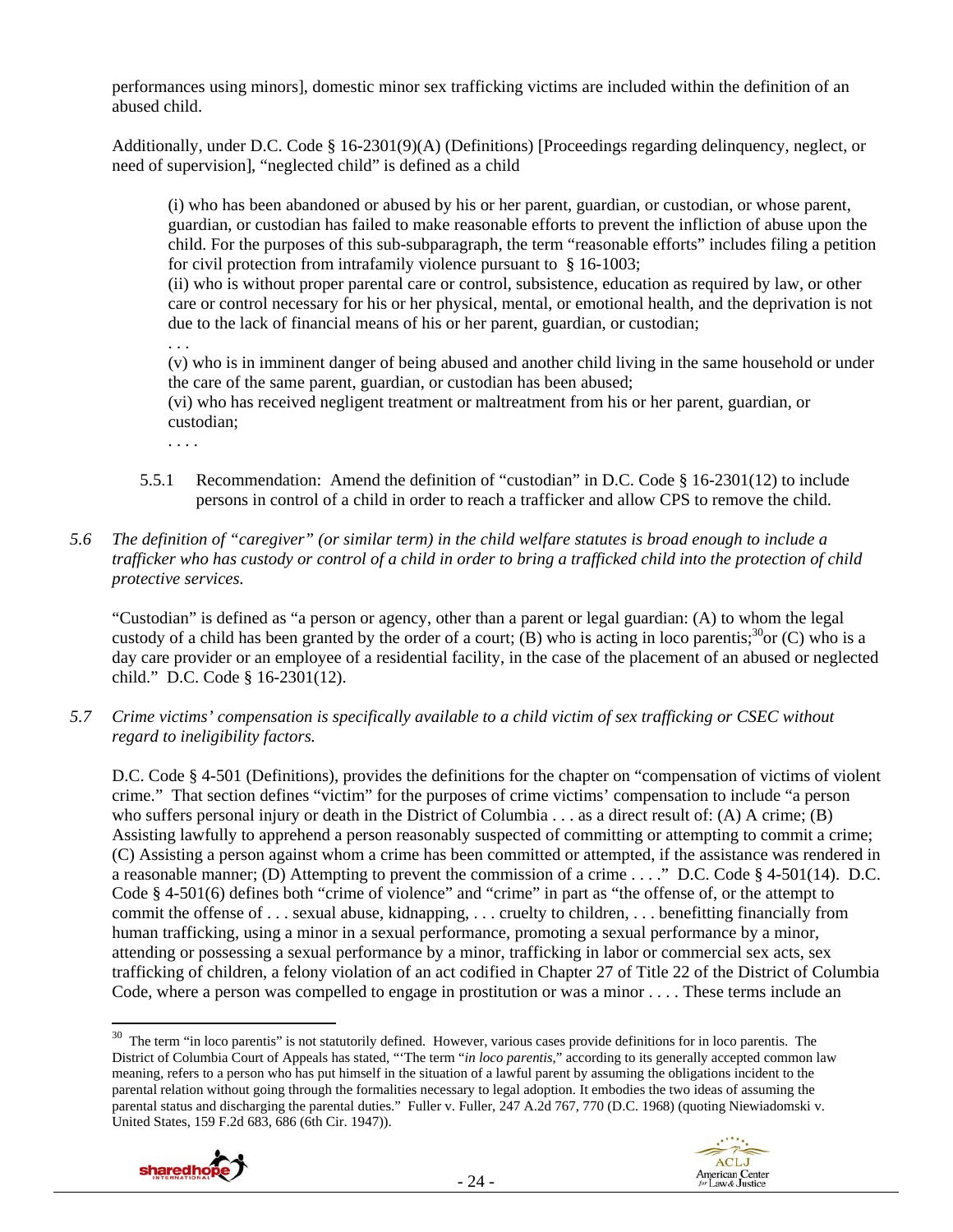offense where the perpetrator and victim are members of the same family or household, an offense whether prosecuted under the District of Columbia Code or the United States Code . . . . A crime occurs whether or not any person is identified, arrested, prosecuted, or convicted. Unless an application for rehearing, appeal, or petition for certiorari is pending or a new trial or hearing has been ordered, the conviction of a person whose acts gave rise to the claim is conclusive evidence that a crime was committed."

However, several eligibility requirements might inhibit a domestic minor sex trafficking victim's ability to receive funds through this program. First, a claim must be filed "within 1 year after the crime occurred or 1 year after learning of the Program with an adequate showing that the delay in learning of the Program was reasonable." D.C. Code § 4-506(a)(2). Additionally, the crime must be reported to law enforcement "within 7 days of its occurrence," and "[i]f the crime cannot be reasonably reported within that time period, the crime must be reported within 7 days from the time a report can reasonably be made." D.C. Code  $\S$  4-506(a)(3). Many victims of domestic minor sex trafficking are slow to come forward and thus may become ineligible for crime victims' compensation due to this requirement. It is possible that "[t]he time limit requirements of this section may be waived for good cause shown, including compelling health or safety concerns." D.C. Code § 4-506(d). Through this subsection, it may be determined that a domestic minor sex trafficking victim did have good cause for delay, but no clarification exists to guarantee this protection for victims.

Domestic minor sex trafficking victims are specifically protected from disqualification and reductions in awards under D.C. Code § 4-508(a)(1) (Disqualification and reductions), which states "The Court shall not award compensation if the: (1) Claimant knowingly or willingly participated in the commission of the crime which forms the basis for the claim; provided, that a claimant who was a minor and a victim of sex trafficking of children, may be awarded compensation." Therefore, if the victims meet the other eligibility requirements, their participation in activities such as prostitution will not inhibit their ability to recover funds.

5.7.1 Recommendation: Amend the crime victims' compensation rules to stipulate an exception to the ineligibility criteria contained in D.C. Code § 4-506 for victims of crimes related to sex trafficking of minors pursuant to D.C. Code §§ 22-1834, 22-2704 and for victims of commercial sexual exploitation pursuant to D.C. Code §§ 22-2705, 22-2707, 22-2710, when the purpose is for sexual servitude.

## *5.8 Victim-friendly procedures and protections are provided in the trial process for minors under 18.*

Domestic minor sex trafficking victims are protected from the introduction of certain evidence at trial. Pursuant to D.C. Code § 22-1839 (Reputation or opinion evidence),

In a criminal case in which a person is accused of trafficking in commercial sex, as prohibited by § 22-1833, sex trafficking of children, as prohibited by § 22-1834, or benefitting financially from human trafficking, as prohibited by § 22-1836, reputation or opinion evidence of the past sexual behavior of the alleged victim is not admissible. Evidence of an alleged victim's past sexual behavior other than reputation or opinion evidence also is not admissible, unless such evidence other than reputation or opinion evidence is admitted in accordance with § 22-3022(b), and is constitutionally required to be admitted.

The D.C. Code does not codify additional protections for domestic minor sex trafficking victims or child victims in general, such as the ability to testify via closed circuit television. However, under D.C. Code § 23-1903(d) (Crime victim privacy and security),

In a proceeding in which a child is called to give testimony, on motion by the attorney for the government or the victim's legal or court-appointed representative, or on its own motion, the court may designate the case as being of special public importance. In cases so designated, the court shall expedite the proceeding and ensure that it takes precedence over any other. The court shall ensure a speedy trial in order to minimize the length of time the child must be involved with the criminal justice system.



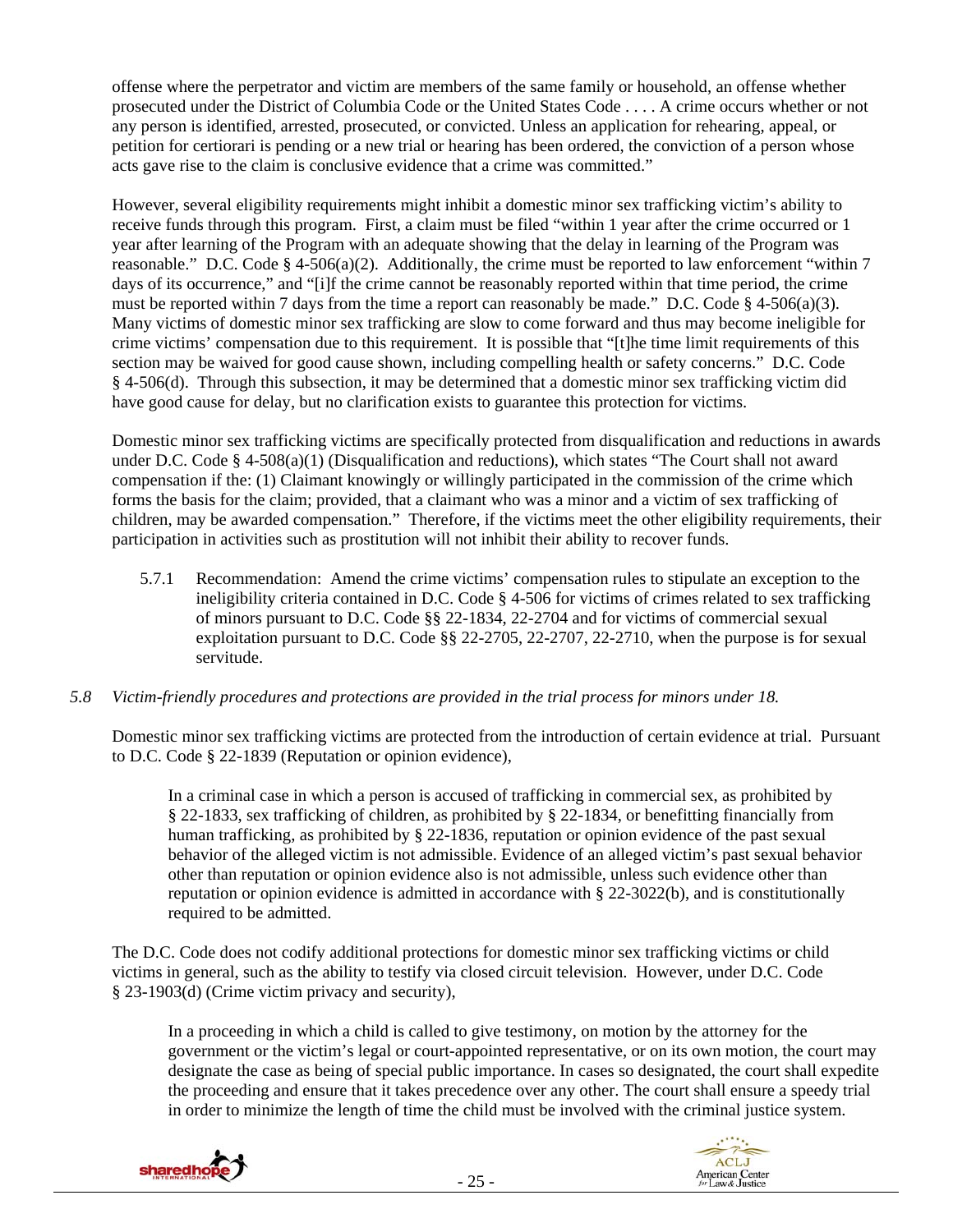When deciding whether to grant a continuance, the court shall take into consideration the age of the child and the potential adverse impact the delay may have on the child's well-being. The court shall make written findings of fact and conclusions of law when granting a continuance in cases involving a child witness.

*5.9 Expungement or sealing of juvenile arrest or criminal records resulting from arrests or adjudications for prostitution-related offenses committed as a result of, or in the course of, the commercial sexual exploitation of a minor is available within a reasonable time after turning 18.* 

Juvenile criminal records may be sealed in D.C. after "two years have elapsed since the final discharge of the person from legal custody or supervision, or since the entry of any other Division order not involving custody or supervision; and (2) [the juvenile] has not been subsequently convicted of a crime, or adjudicated delinquent or in need of supervision prior to the filing of the motion, and no proceeding is pending seeking such conviction or adjudication." D.C. Code § 16-2335(a)(1)(B), (2).

*5.10 Victim restitution and civil remedies are authorized by law for minor victims of sex trafficking or CSEC.* 

Under D.C. Code § 22-1840, civil remedies are expressly allowed. D.C. Code § 22-1840(a) states,

An individual who is a victim of an offense prohibited by § 22-1832 [Forced labor], § 22-1833 [Trafficking in labor or commercial sex acts], § 22-1834 [Sex trafficking of children], § 22-1835 [Unlawful conduct with respect to documents in furtherance of human trafficking], or § 22-1836 [Benefitting financially from human trafficking] may bring a civil action in the Superior Court of the District of Columbia. The court may award actual damages, compensatory damages, punitive damages, injunctive relief, and any other appropriate relief. A prevailing plaintiff shall also be awarded attorney's fees and costs. Treble damages shall be awarded on proof of actual damages where a defendant's acts were willful and malicious.

A domestic minor sex trafficking victim could receive restitution under D.C. Code § 16-711 (Restitution or reparation), which allows the court to award restitution to victims of any offense. D.C. Code § 16-711 states,

(a) In criminal cases in the Superior Court, the court may, in addition to any other sentence imposed as a condition of probation or as a sentence itself, require a person convicted of any offense to make reasonable restitution or reparation.

(b) When restitution or reparation is ordered, the court shall take into consideration the number of victims, the actual damage of each victim, the resources of the defendant, the defendant's ability to earn, any obligation of the defendant to support dependents, and other matters as pertain to the defendant's ability to make restitution or reparation.

(c) The court shall fix the manner of performing restitution or reparation.

- . . . .
- *5.11 Statutes of limitations for civil and criminal actions for child sex trafficking or CSEC offenses are eliminated or lengthened sufficiently to allow prosecutors and victims a realistic opportunity to pursue criminal action and legal remedies.*

For the purposes of civil actions, "[a]ny statute of limitation imposed for the filing of a civil suit under this section shall not begin to run until the plaintiff knew, or reasonably should have known, of any act constituting a violation of § 22-1832 [Forced labor], § 22-1833 [Trafficking in labor or commercial sex acts], § 22-1834 [Sex trafficking of children], § 22-1835 [Unlawful conduct with respect to documents in furtherance of human trafficking], or § 22-1836 [Benefitting financially from human trafficking], or until a minor plaintiff has reached the age of majority, whichever is later." D.C. Code § 22-1840(b). Additionally D.C. Code § 22-1840 (Civil action) provides protection and states that "[a] defendant is estopped to assert a defense of the statute of



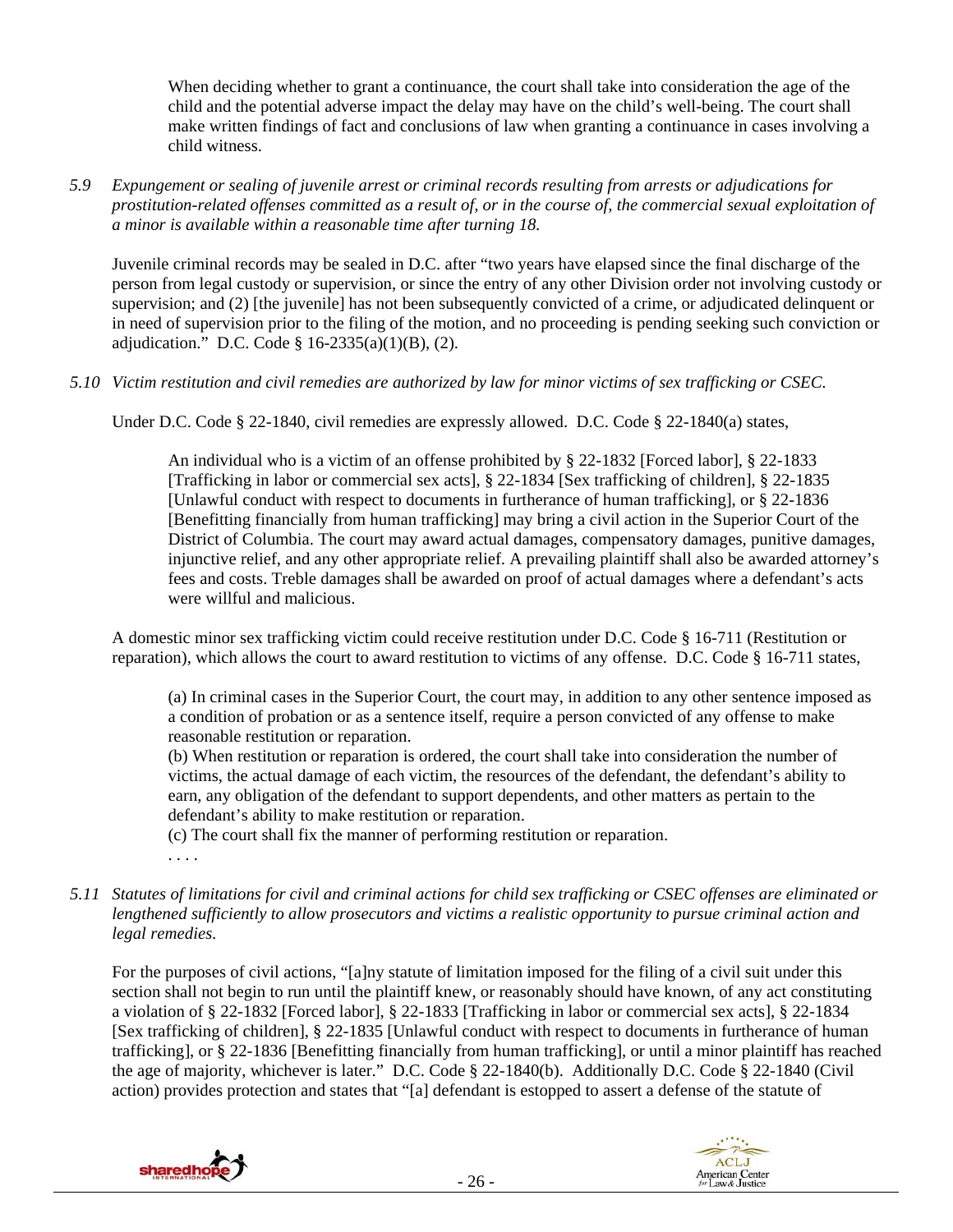limitations when the expiration of the statute is due to conduct by the defendant inducing the plaintiff to delay the filing of the action." D.C. Code § 22-1840(d).

Criminal actions related to domestic minor sex trafficking have a 10-year statute of limitations. D.C. Code  $\S$  23-113(a)(3)(H), (J), (K), (L), (M). Furthermore, this statute of limitations does not begin to run until the minor has reached 21. D.C. Code § 23-113(d)(2)(D), (H), (I), (J). D.C. Code § 23-113(a)(3) states, in part,

A prosecution for the following crimes and any offense that is properly joinable with any of the following crimes is barred if not commenced within ten (10) years after it is committed:

(H) using a minor in a sexual performance or promoting a sexual performance by a minor (§ 22- 3102);

. . .

. . .

(J) Trafficking in labor or commercial sex and sex trafficking of children as prohibited by sections 103 and 104 [§§ 22-1833 and 22-1834], respectively, of the Prohibition Against Human Trafficking Amendment Act of 2010, passed on 2nd reading on June 1, 2010 (Enrolled version of Bill 18- 70)("Human Trafficking Act");

(K) Section 813 of An Act To establish a code of law for the District of Columbia, approved March 3, 1901 (31 Stat. 1322; D.C. Code § 22-2704 [Abducting or enticing child from his or her home for purposes of prostitution; harboring such child]);

(L) Section 1 of An Act In relation to pandering, to define and prohibit the same and to provide for the punishment thereof, approved June 25, 1910 (36 Stat. 833; D.C. Code § 22-2705 [Pandering; inducing or compelling an individual to engage in prostitution]); and

(M) Sections 2 and 4 of An Act In relation to pandering, to define and prohibit the same and to provide for the punishment thereof, approved June 25, 1910 (36 Stat. 833; D.C. Code §§ 22-2706 [Compelling an individual to live life of prostitution against his or her will] and 22-2708 [Causing spouse to live in prostitution]).

Additionally, under D.C. Code § 23-113(d)(2),

The period of limitation shall not begin to run until the victim reaches 21 years of age for the following offenses:

(A) first degree child sexual abuse (§ 22-3008);

(B) second degree child sexual abuse (§ 22-3009);

(C) enticing a child for the purpose of committing felony sexual abuse (§ 22-3010);

(D) using a minor in a sexual performance or promoting a sexual performance by a minor (§ 22- 3102);

(E) incest (§ 22-1901);

(F) Sections 208a and 208b of the Anti-Sexual Abuse Act of 1994, effective April 24, 2007 (D.C. Law 16-306; D.C. Code § 22-3009.01 and § 22-3009.02);

(G) Section 813 of An Act To establish a code of law for the District of Columbia, approved March 3, 1901 (31 Stat. 1322; D.C. Code § 22-2704);

(H) Section 1 of An Act In relation to pandering, to define and prohibit the same and to provide for the punishment thereof, approved June 25, 1910 (36 Stat. 833; D.C. Code § 22-2705);

(I) Section 2 of An Act In relation to pandering, to define and prohibit the same and to provide for the punishment thereof, approved June 25, 1910 (36 Stat. 833; D.C. Code § 22-2706), where the victim is a minor; and

(J) Forced labor, trafficking in labor or commercial sex, sex trafficking of children, and benefitting financially from human trafficking as prohibited by the Human Trafficking Act [§ 22-1831 et seq.], where the victim is a minor.

Similarly, under D.C. Code  $\S$  23-113(d)(5) the statute of limitations is tolled until the victim is no longer in the trafficking situation. D.C. Code  $\S 23-113(d)(5)$  states, "The period of limitation shall not begin to run for



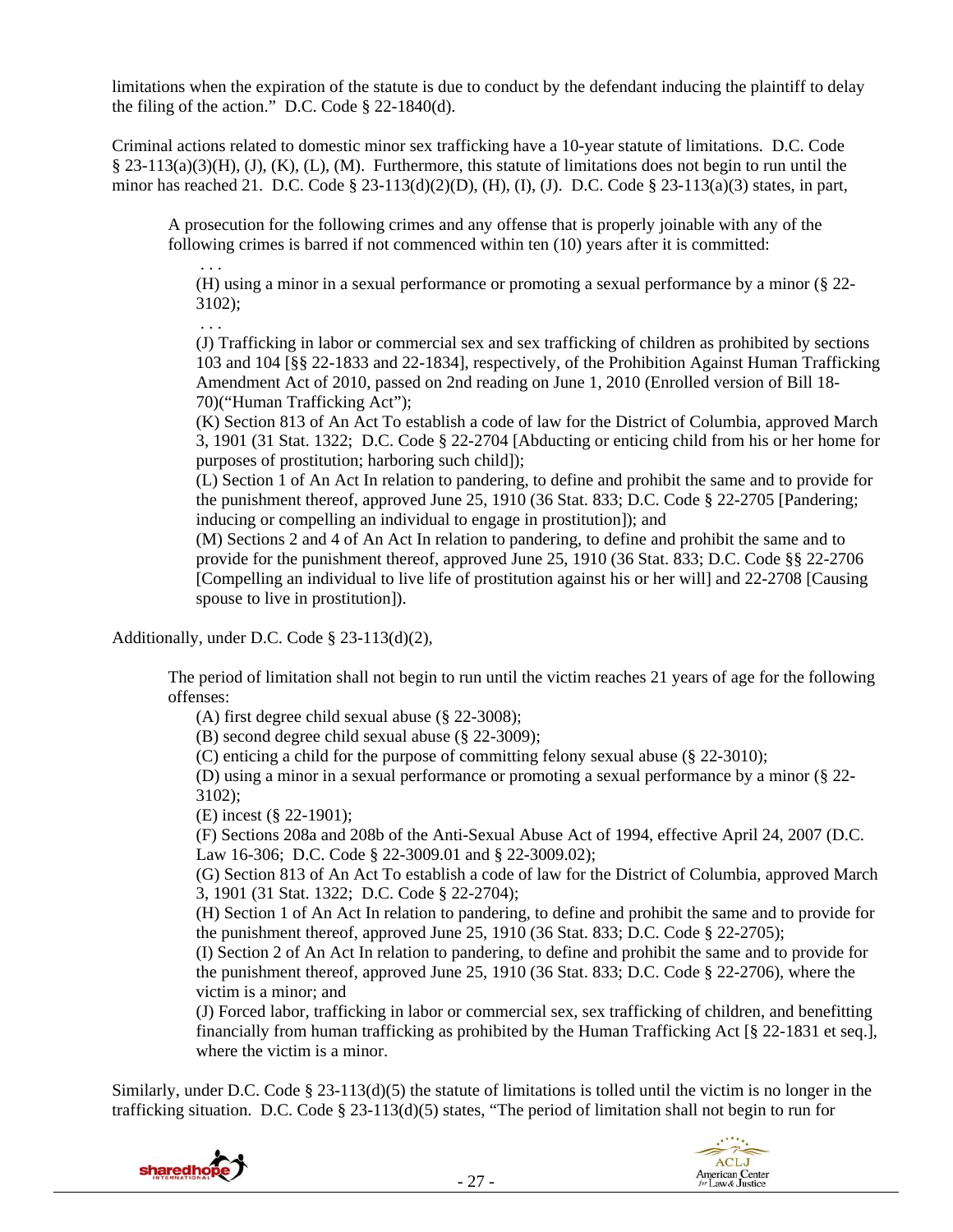forced labor, trafficking in labor or commercial sex, sex trafficking of children, and benefitting financially from human trafficking until the victim is no longer subject to the means used to obtain or maintain his or her labor or services or commercial sex acts."



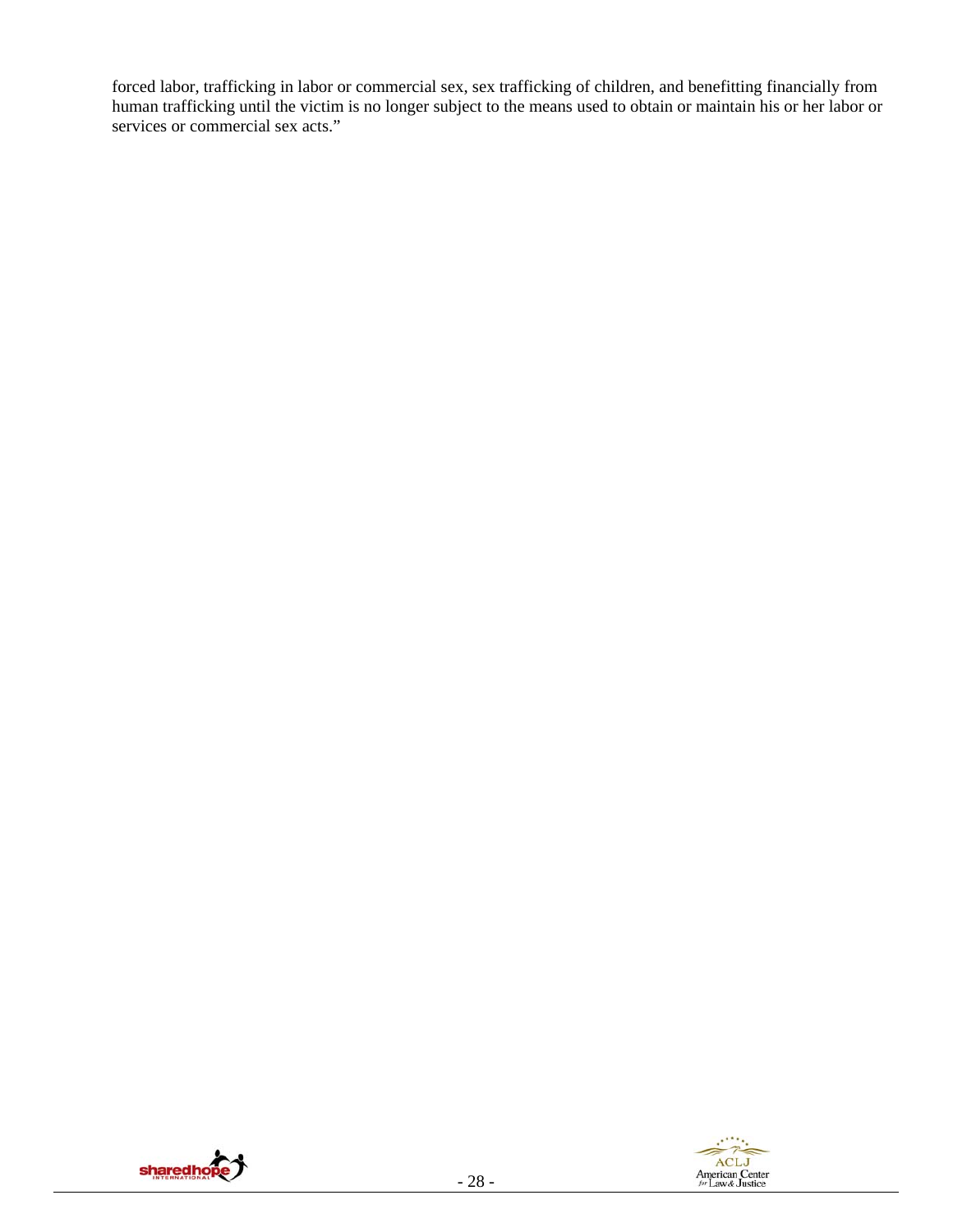#### *Legal Components:*

- *6.1 Training on human trafficking and domestic minor sex trafficking for law enforcement is statutorily mandated.*
- *6.2 Single party consent to audiotaping is permitted in law enforcement investigations.*
- *6.3 Domestic minor sex trafficking investigations may use wiretapping to investigate the crime.*
- *6.4 Using a law enforcement decoy posing as a minor to investigate buying or selling of commercial sex acts is not a defense to soliciting, purchasing, or selling sex with a minor.*
- *6.5 Using the Internet to investigate buyers and traffickers is a permissible investigative technique.*
- *6.6 Law enforcement and child welfare agencies are mandated to promptly report missing and recovered children. \_\_\_\_\_\_\_\_\_\_\_\_\_\_\_\_\_\_\_\_\_\_\_\_\_\_\_\_\_\_\_\_\_\_\_\_\_\_\_\_\_\_\_\_\_\_\_\_\_\_\_\_\_\_\_\_\_\_\_\_\_\_\_\_\_\_\_\_\_\_\_\_\_\_\_\_\_\_\_\_\_\_\_\_\_\_\_\_\_\_\_\_\_\_*

#### *Legal Analysis:*

*6.1 Training on human trafficking and domestic minor sex trafficking for law enforcement is statutorily mandated.*

Training on domestic minor sex trafficking is not mandated under D.C. law. However, training on domestic violence issues is mandated for law enforcement officers under D.C. Code § 16-1034. D.C. Code § 16-1034(a) requires training on

(1) The nature, dimension, and causes of intrafamily offenses;

(2) The legal rights and remedies available to a victim or perpetrator of an intrafamily offense;

(3) The services and facilities available to a victim or perpetrator of an intrafamily offense;

(4)The legal duties imposed on a police officer to enforce the provisions of this subchapter and to offer protection and assistance to a victim of an intrafamily offense; and

(5) Techniques for handling an intrafamily offense that minimize the likelihood of injury to the officer and promote the safety of the victim.

- 6.1.1 Recommendation: Create a statute that requires law enforcement training on domestic minor sex trafficking situations, similar to D.C. requirements for training on domestic violence under D.C. Code § 16-1034.
- *6.2 Single party consent to audiotaping is permitted in law enforcement investigations.*

Single party consent for audiotaping in law enforcement investigations is permitted under D.C. law. Under D.C. Code § 23-542 (Interception, disclosure, and use of wire or oral communications prohibited), it is generally illegal for one to intercept wire communications. However, exceptions exist under D.C. Code § 23-542(b), which states, in part,

It shall not be unlawful under this section for—

. . .

(2) a person acting under color of law to intercept a wire or oral communication, where such person is a party to the communication, or where one of the parties to the communication has given prior consent to such interception; or

(3) a person not acting under color of law to intercept a wire or oral communication, where such person is a party to the communication, or where one of the parties to the communication has given prior consent to such interception, unless such communication is intercepted for the purpose of committing any criminal or tortious act in violation of the Constitution or laws of the United States, any State, or the District of Columbia, or for the purpose of committing any other injurious act.



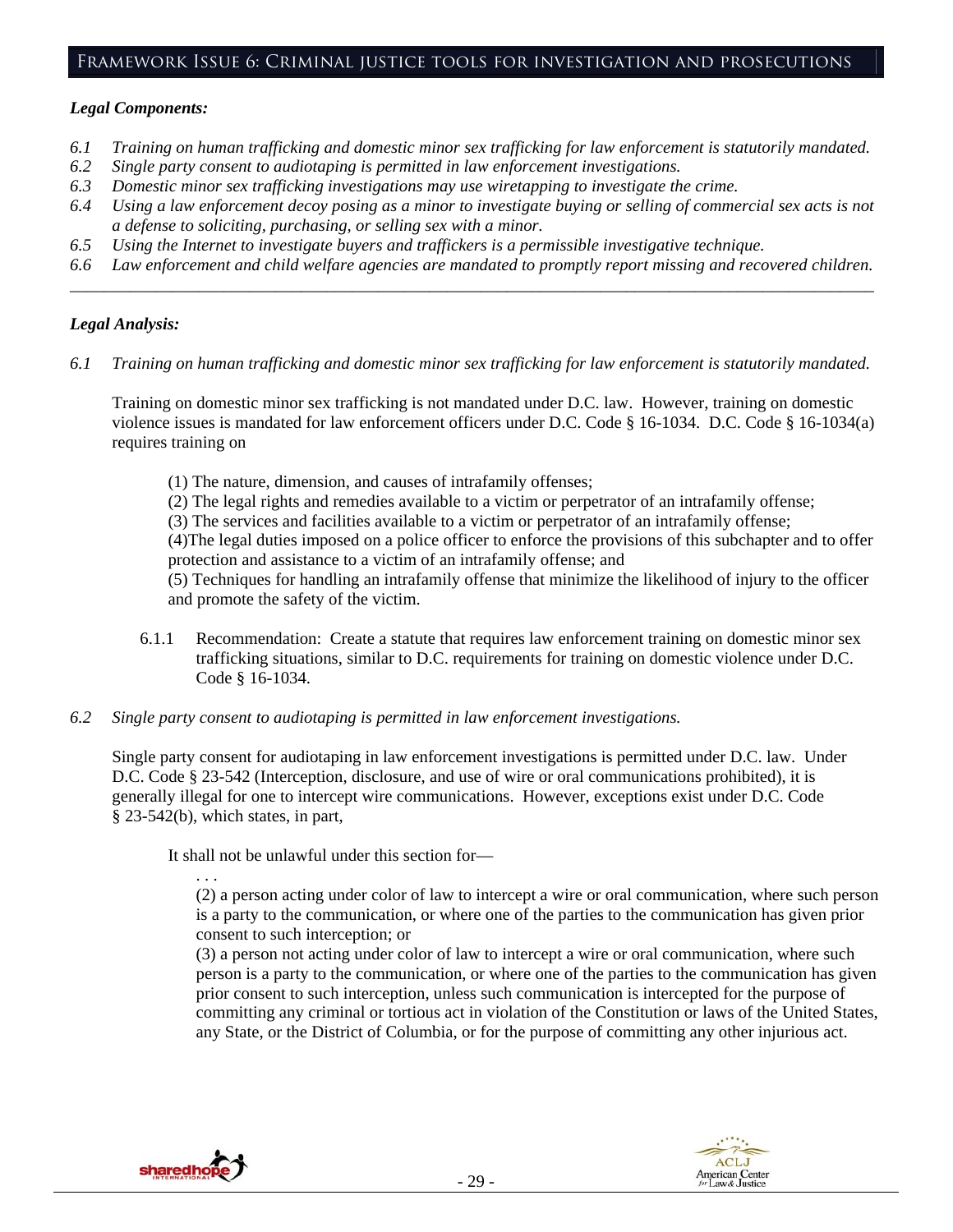#### *6.3 Domestic minor sex trafficking investigations may use wiretapping to investigate the crime.*

Human trafficking is not included in the enumerated offenses permitting wiretapping as an investigative tool.

- 6.3.1 Recommendation: Amend D.C. Code § 23-546(c) to allow wiretapping in investigations for the offenses of D.C. Code § 22-1834 (Sex trafficking of children), and § 22-1836 (Benefitting financially from human trafficking).
- *6.4 Using a law enforcement decoy posing as a minor to investigate buying or selling of commercial sex acts is not a defense to soliciting, purchasing, or selling sex with a minor.*

D.C. Code § 22-3010.02 (Arranging for a sexual contact with a real or fictitious child) allows for the prosecution of those who arrange for sexual contact with a real or fictitious child. The statute states in subsection (a),

It is unlawful for a person to arrange to engage in a sexual act or sexual contact with an individual (whether real or fictitious) who is or who is represented to be a child at least 4 years younger than the person, or to arrange for another person to engage in a sexual act or sexual contact with an individual (whether real or fictitious) who is or who is represented to be a child of at least 4 years younger than the person. For the purposes of this section, arranging to engage in a sexual act or sexual contact with an individual who is fictitious shall be unlawful only if the arrangement is done by or with a law enforcement officer.

Additionally, D.C. Code § 22-3010 (Enticing a child or minor) may allow for decoys in subsection (b), which states, "Whoever, being at least 4 years older than the purported age of a person who represents himself or herself to be a child, attempts (1) to seduce, entice, allure, convince, or persuade any person who represents himself or herself to be a child to engage in a sexual act or contact, or (2) to entice, allure, convince, or persuade any person who represents himself or herself to be a child to go to any place for the purpose of engaging in a sexual act or contact shall be imprisoned for not more than 5 years or may be fined in an amount not to exceed \$ 50,000, or both."

*6.5 Using the Internet to investigate buyers and traffickers is a permissible investigative technique.* 

No D.C. statute specifically addresses the use of the Internet to investigate buyers and traffickers. D.C. Code § 22-3010.02 (Arranging for a sexual contact with a real or fictitious child) could be utilized potentially though it does not expressly relate to Internet use to arrange for sexual contact.<sup>31</sup>

*6.6 Law enforcement and child welfare agencies are mandated to promptly report missing and recovered children.* 

D.C. does not statutorily mandate the reporting of missing children and rescued domestic minor sex trafficking victims. However under General Order 304.3 (Missing Person Reports), the Metropolitan Police Department must follow specific procedures. When the missing person is a juvenile then, pursuant to section  $(IV)(E)(1)$ , the Metropolitan Police Department must take numerous actions, including,

a. Prepare and immediately transmit a general broadcast by radio; . . .

. . .

f. Provide a copy of the PD Form 251, 252, and 899 (Critical Missing Person Investigation Checklist) to the station clerk to be forwarded to the YPSD [Youth and Preventative Services Division] with the morning mail run. . . .

. . .

  $31$  D.C. Code § 22-3010.02, enacted in 2011, currently has no precedent case law to demonstrate applicability to situations involving the Internet.